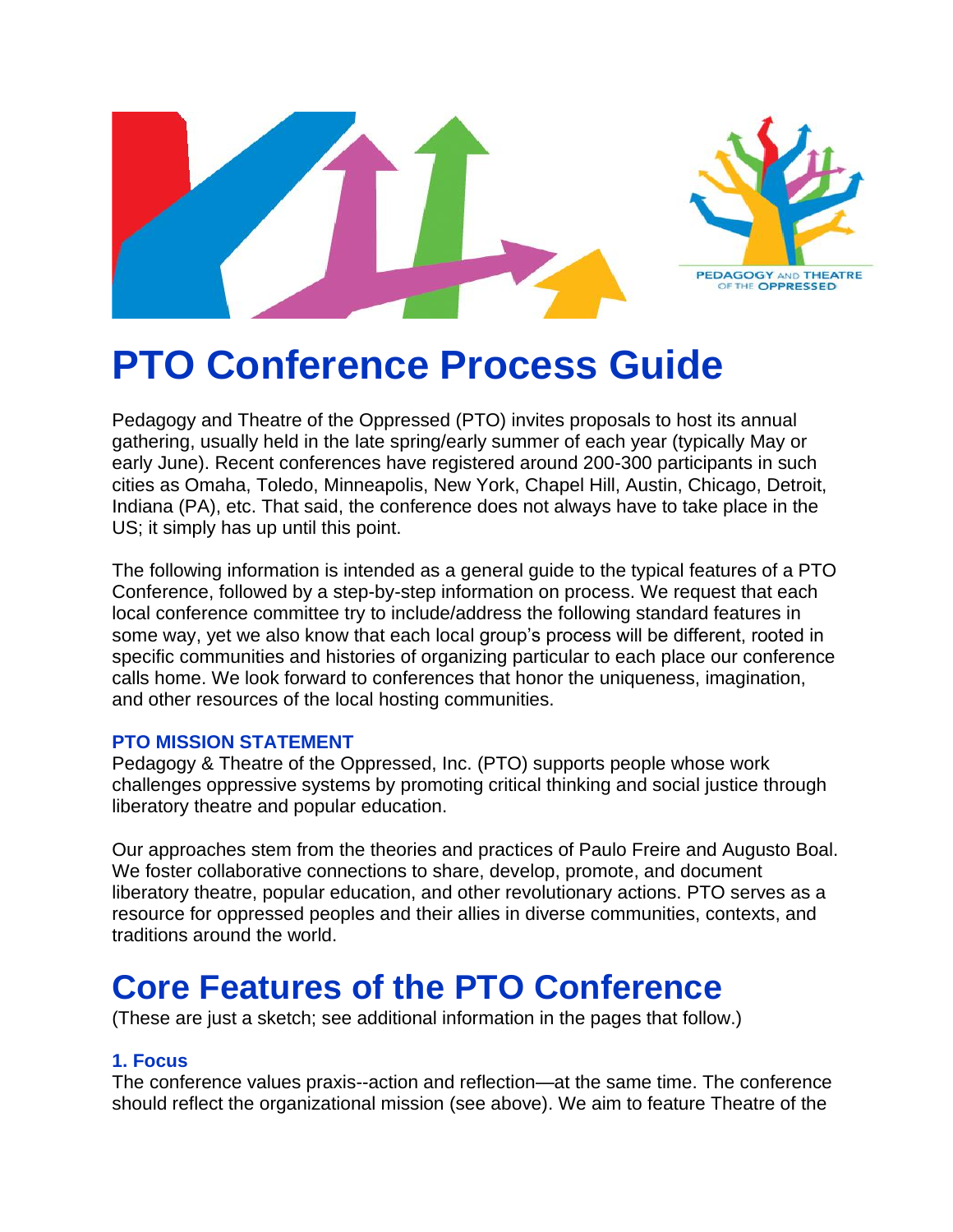Oppressed and Pedagogy of the Oppressed equally, but we do not feature those practices exclusively. We welcome any contributions informed by the principles and practices of TO and/or PO, but we also welcome work of a similar spirit and political orientation that does *not* spring directly from the same roots as TO and PO. In other words, if the process or goals of the work resonate with the spirit of our mission, the work is welcome at PTO, regardless of whether those presenting it have ever heard of Freire or Boal before.

#### **2. Workshops**

Pre- and post-conference workshops on TO and PO--and other related practices are encouraged. Workshops should be priced so that they can pay for themselves. In the past the following models have been used for workshops: 3-day workshops, 2-day workshops, 1-day workshops. We try for a balance of TO and PO workshop offerings. You are encouraged to speak with board members and other people who have worked on the conference before so that you can best strategize about which workshop combination will be most sustainable for your local group.

#### **3. Keynote speakers and/or keynote artists/keynote plenaries**

These are encouraged, though overall the conference should focus on participants rather than--or at least as much as--featured guests. The local conference committee submits a list of keynote speakers/artists to the PTO Board for approval. In some years, the local committee has negotiated contracts, plans for registration to accommodate costs, etc. (with input and assistance from PTO Board). In other more recent years, by agreement between the board and the local committee, board members have often arranged those contracts so that the legal agreements happen between PTO and the individuals. Typically the PTO Board has paid a \$500 USD honorarium for each keynote session or special presenter. Some exceptions have included the following: a) conference plenary panels whose contributors share the \$500, b) pre-conference workshop facilitators and post-conference workshop facilitators, whose payments are negotiated under separate budget, c) instances in which the local committee has raised money through other means that allow them to augment the traditional \$500 USD honorarium. All fees should be factored into the budget proposed by the local committee. (See Item 8 here.) Any additional keynote funds beyond \$500 are raised by the local committee.

#### **4. Presentations**

A variety of presentation forms are encouraged from international as well as local and national participants, with particular invitation to PTO members. The PTO Board will help the local organizing committee review proposals.

#### **5. PTO Membership Meeting**

*Required at every conference*. The membership meeting should be scheduled at a time when there are no conflicts—no other panels or offerings scheduled opposite it. It is strongly suggested that you have the membership meeting on the second-to-last day (so, for example, Saturday if you are working on a Thursday-to-Sunday model) so that the current board members have time to meet conference attendees, identify potential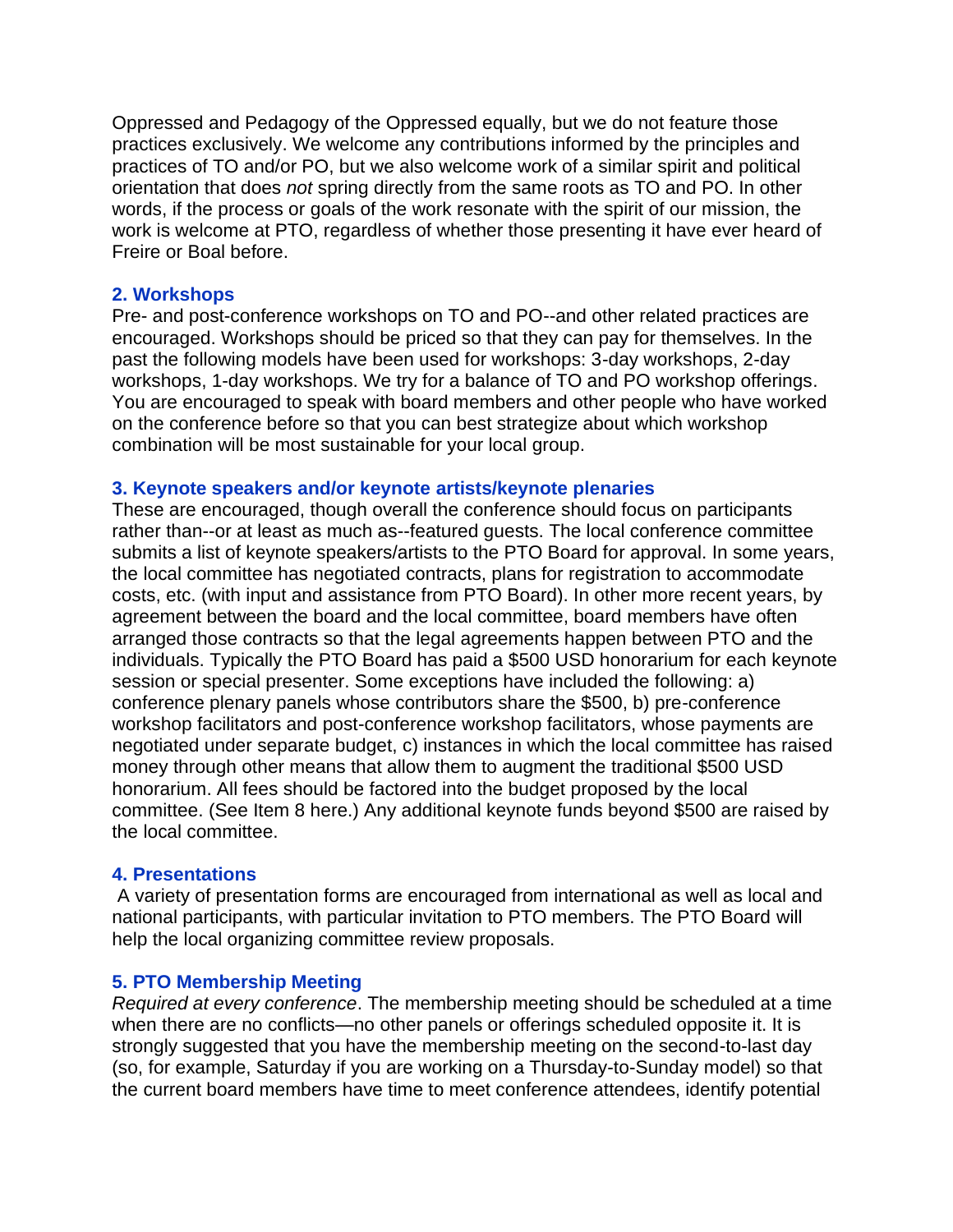future board members, and encourage attendance at the membership meeting. Fuller attendance at membership meetings means more agency for the membership.

#### **6. Networking**

We recommend open spaces in the schedule for community building, networking, reflection, spontaneous workshops/discussions, and perhaps regional meetings.

#### **7. Program**

FAQ—We recommend the inclusion of Frequently Asked Questions (which the PTO Board provides) about PTO in the program. The PTO Mission statement should always be prominently included in the program.

#### **8. Budget**

Conferences should be designed and planned to not lose money. That is, each conference should pay for itself through registration and not be designed to spend more than anticipated income. Each local organizing committee submits a budget for their conference, and the PTO Board approves the budget and/or proposes amendments before approving (see timeline for more information). The budget should be as detailed as possible. The Board, particularly through the Treasurer, oversees the process of disbursing funds according to the budget that has been approved. Any other expenses beyond the budget approved by the board are the responsibility of the local committee. We encourage local fundraising. In the past, the Board has approved a budget of approximately 20,000-23,000 USD. Essentially, the local committee becomes stewards of the PTO membership's money. All monies earned from the conference go back into PTO's bank accounts for the following year.

#### **9. Access**

Participation should be accessible to community organizers, activists, artists, and academics, and those with all levels of physical ability. We encourage diversity among those attending and presenting and recommend proactive networking and community involvement. Volunteers should be coordinated. Low cost housing should be available and Child care options examined. Please also be attentive to creating the most genderinclusive environment possible, including non-gendered restrooms. All possibilities for language translation (especially into Spanish and ASL) should be explored.

#### **10. Documentation**

We recommend that the conference is documented in some ways through, for example, videos, photos, written notes. It is possible for volunteers to trade documentation labor for conference registration with coordination with the PTO board.

#### **11. Evaluations**

There should be digital and live evaluations of the conference. The local conference committee can decide what form the live evaluation will take: discussions, Image Theatre, a closing activity, etc. A standard digital evaluation form should be provided by the PTO board each year, though the local committee may wish to add questions to that standard form. Insights from evaluations should be shared with hosts of the next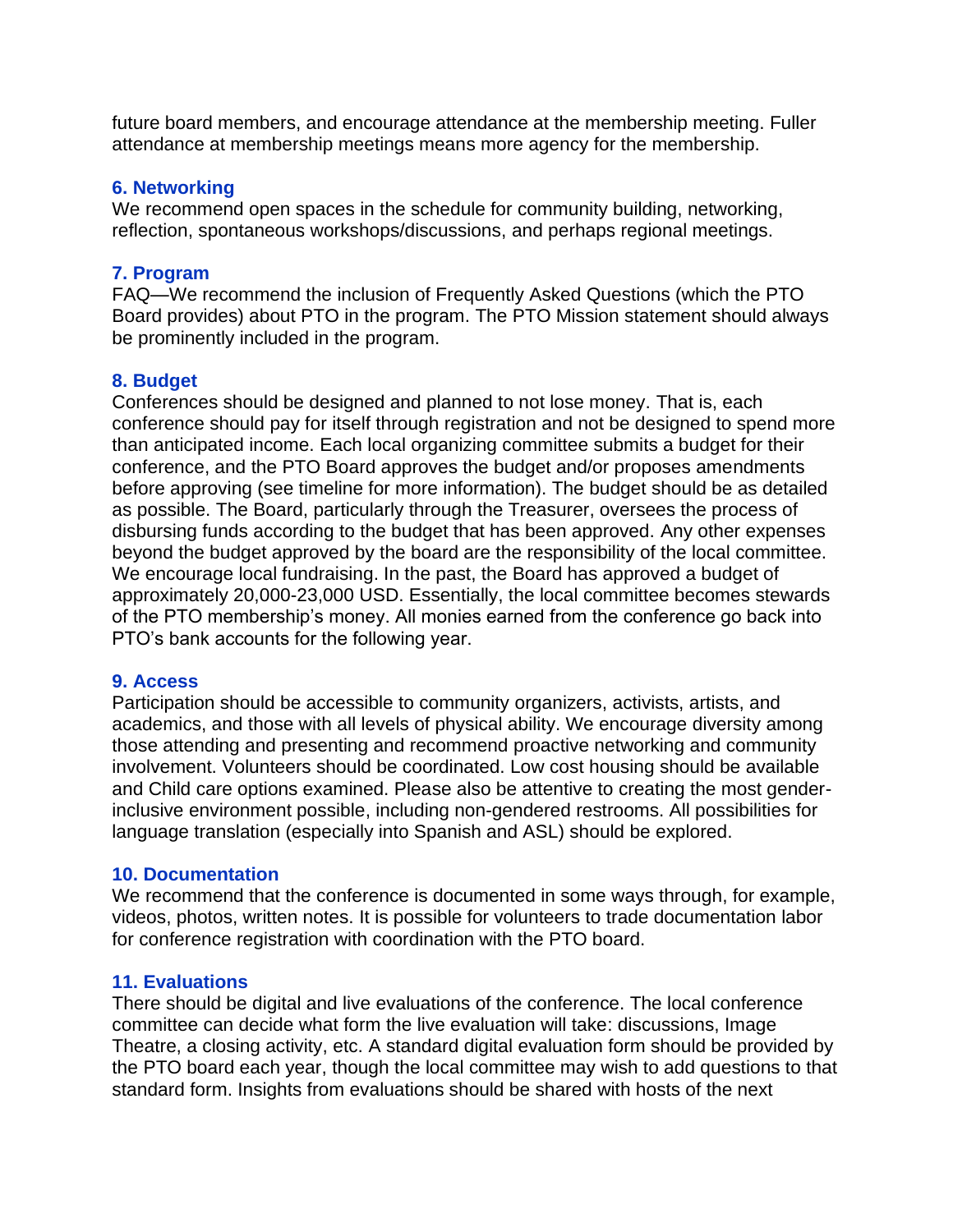conference. In the next year's conference program, the PTO board should provide a statement about how PTO responded to the evaluations, making direct connection to the mission statement.

#### **12. Passing It On**

Organizers should compile and communicate experiential wisdom.

#### 13. Green

Conferences should, wherever/whenever possible, aim for zero waste, including food waste.

#### **14. Lunches**

Lunches are provided by the conference, one on each full conference day (so on a Thursday-Sunday model, lunches are provided on Friday and Saturday). Vegetarian, vegan, and gluten-free options should be available, and a notice should be put up on the website—by the time registration opens—that encourages those who have other specific food requirements to contact an appointed person on your local committee.

Where possible, food should be sourced from local organizations rather than large corporate chains. University/College host sites frequently require utilization of their oncampus food services.

### **Typical Division of Responsibilities for PTO Conference**

Below you will find descriptions of past divisions of responsibility between the PTO Board and the local host committee/institution. The actual arrangements are negotiable, subject to the resources and abilities of the host committees and institutions. Most important, at the beginning of the collaboration between the local committee and the PTO Board, all parties should discuss the most useful, transparent ways to communicate throughout the planning process.

#### **Responsibilities of PTO Board of Directors**

- Direct all activities related to the ongoing maintenance, health, and growth of the organization itself.
- Be available to offer feedback as requested by the local conference committee.
- Maintain the PTO Website.
- Appoint a board member to serve as liaison to the local organizing committee for all website communication regarding the conference. The local committee and the web liaison work together to clarify what information is needed online, what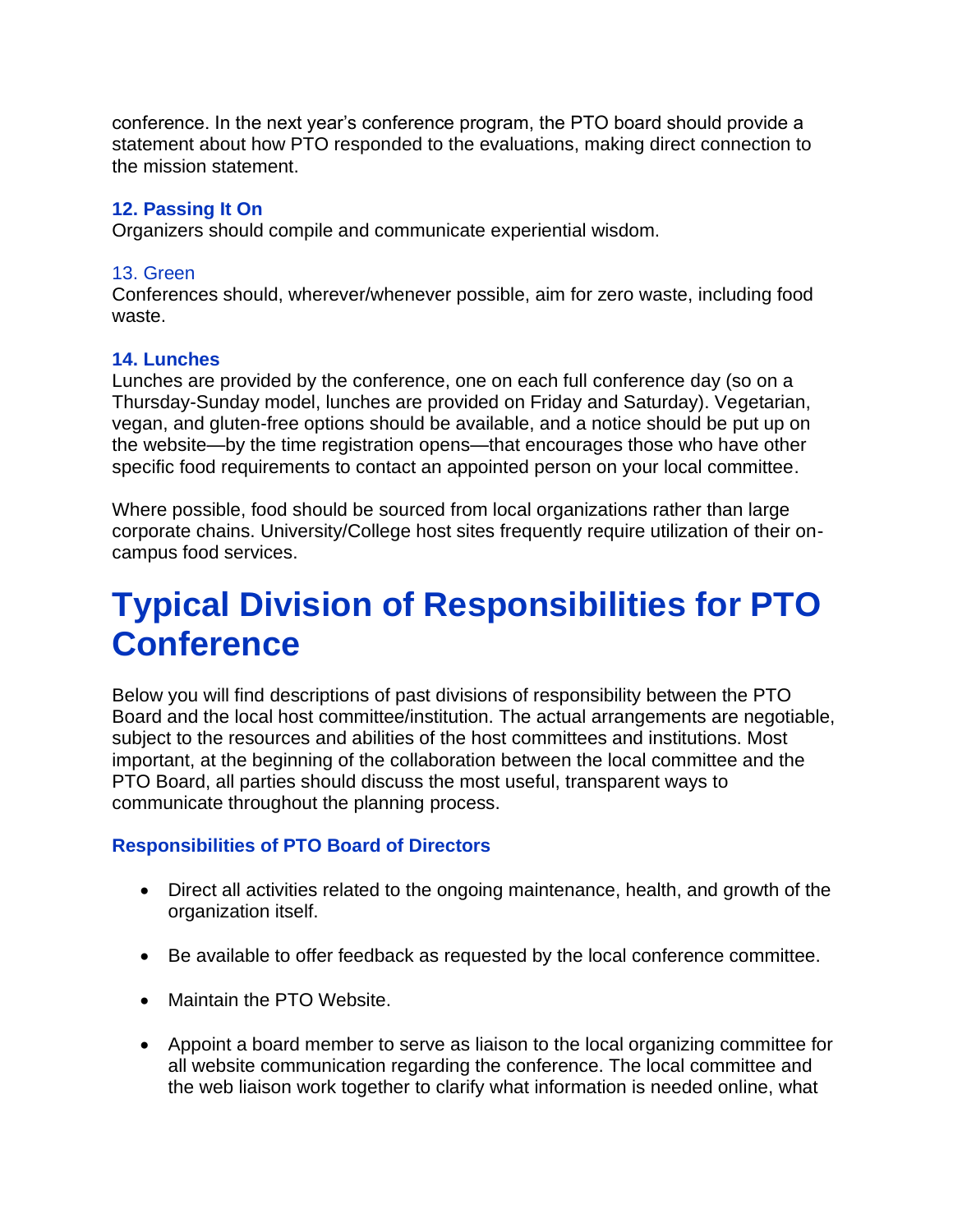form is necessary for conveying that information, and what the web information timeline should be.

- The web liaison works with the local organizing committee to create a timeline for e-mail blasts and to develop the content for those e-mail blasts.
- Provide labor support prior to and during the conference, as requested by the local conference committee.
- Provide "institutional memory" for conference coordinators, including information such as timelines and any sample forms or contracts.
- Provide assistance via our board conference liaison.
- Run each year's scholarship process, including any special scholarships for local attendees.
- Assist in handling conference registration (Treasurer) and in responding to issues concerning registration costs, fundraising, and budget.
- Provide reimbursements (Treasurer) to local committee for items included in the approved conference budget, as well as a small amount of discretionary funds for supplies for local committee meetings. Local committee must save all receipts needing reimbursement!
- Respond to/vote to approve the local committee's proposed budget in a timely fashion.
- Assist in the solicitation of pre-conference, post-conference, and all-conference presenters, where requested.
- Plan and facilitate the General Membership Meeting held at the conference, ensuring all legal requirements for the Membership Meeting are met.
- Assist the local hosts with all planning related to special guests of the conference who are traveling, especially internationally. In particular, visa assistance and research may be required. We also try to support regular conference attendees who require official documentation for visas or other specialized visa assistance.
- Provide on-site registration and name tags as well as digital and print conference programs.
- Oversee, in conjunction with local organizing committee, the publication of the conference Call for Proposals, including the receipt, review, and response to workshops/panels/performances, including mentoring proposals from new presenters and presenters from historically excluded groups. Communicate with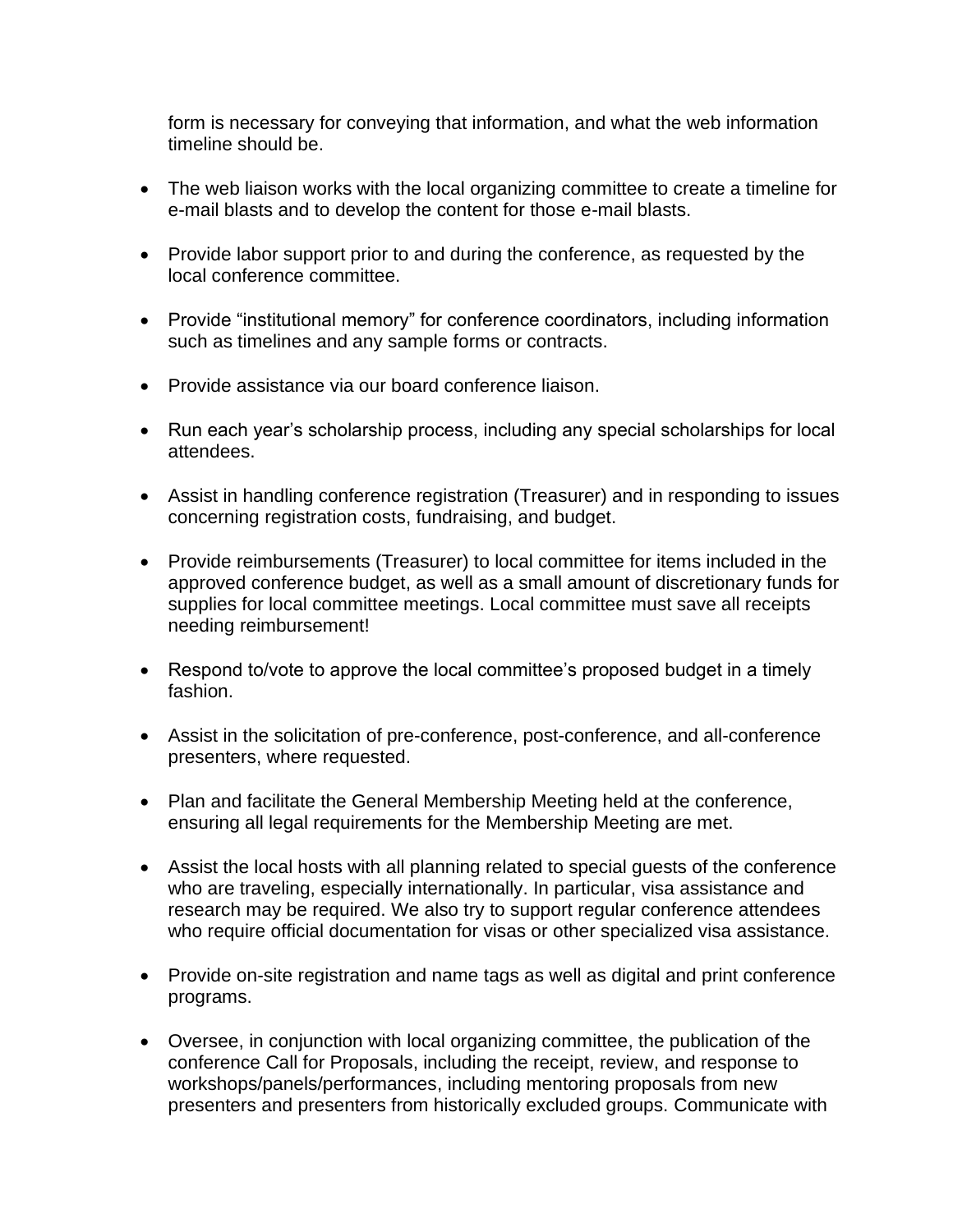proposers confirming their selection status, room needs, and time of presentation in a timely manner.

#### **Local Host Committee Responsibilities**

- Build partnerships with local organizations, educational institutions, etc.
- Develop the conference theme and select all-conference performances, panels, keynotes—in communication with the PTO Board.
- Oversee all local arrangements, including reserving blocks of hotel rooms (in partnership with PTO Board), securing assistance for people with disabilities, and, if possible, provide childcare.
- Develop budget and submit that budget to the board. *(In order for us to keep PTO sustainable, any funds beyond what the board and the local committee agree on initially will need to be raised by the local committee.)*
- Communicate questions and concerns with relevant board members, in particular by regularly informing the liaison from the board about the status of all aspects of the conference.
- Work collaboratively with the liaison from the PTO Board to develop a schedule for all key conference administrative items, and then honor that schedule, or communicate with the liaison promptly if that schedule will not be able to be honored.
- Organize special events, particularly ones incorporating the local community.
- At the discretion of the host institution, raise funds for and plan special conference events such as art exhibits, entertainment, idea exchange, etc.
- Identify and arrange for meeting facilities and residence hall/lower cost accommodations.
- Oversee, in conjunction with board, the conference Call for Proposals, including the receipt, review, response, and conference scheduling of workshops/panels/performances.
- Work with the board communications committee to disseminate necessary information to the membership about conference registration and the workshop/conference schedule. Provide communications committee information concerning travel and local resources for conference attendees' planning.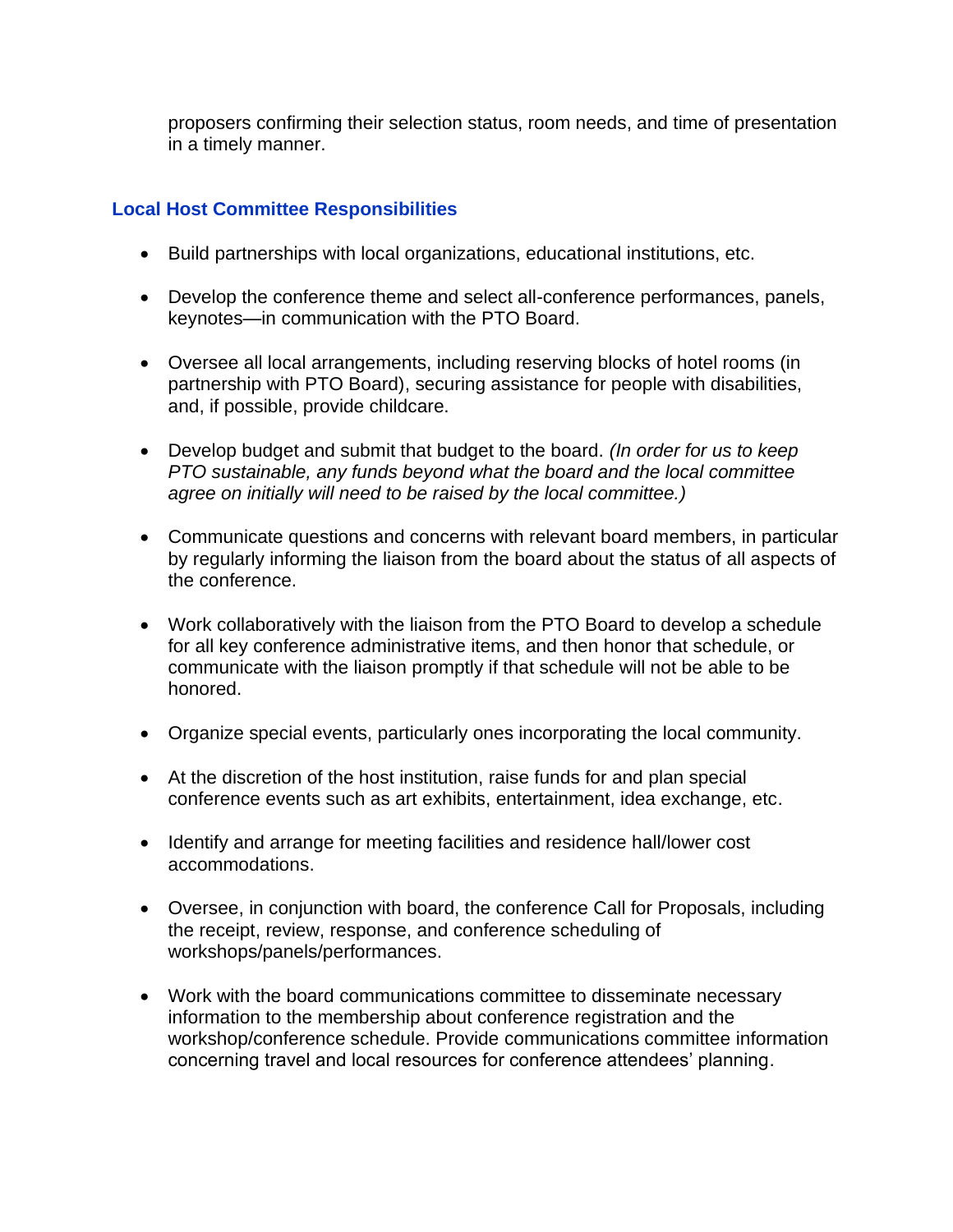- Provide letters and other documentation for those who need formal documentation to apply for visas and other international travel permissions. The board can help with this by providing templates, or you may prefer to have the President or some other office write/sign the letters.
- Arrange and schedule conference volunteers for registration and information tables, as well as signage for conference areas. Coordinate all volunteer responsibilities and ensure volunteers know where/when/what they should be doing. When possible, host a volunteer orientation meeting before the conference starts. Generally we request volunteers provide 5-8 hours of service.
- Arrange for healthy food/beverages as needed for various events, particularly coffee in the mornings and lunch during conference days, as well as afternoon snacks during workshop days. Provide, in the conference packet, a list of nearby food options, including grocery stores.
- Arrange a sign language interpreter at least for keynote events if the budget makes that at all possible. Our past budgets have not allowed for sign language interpreters to be paid at their typical rates, but we have sometimes been successful at recruiting interpreters to serve on an honorarium basis, given the compelling cause of the conference.
- Arrange as many as possible in the way of available volunteer translators in languages you think are most likely to be needed. We recognize our budget does not always make this possible, but different local groups have found way to coordinate volunteer translators on the ground. The board is happy to help with this process, including providing a limited number of translation headsets.
- Provide local information packs for participants.
- Provide space for organizations to distribute their free materials.
- Coordinate with a local bookstore or book collective to make books and other relevant materials available for sale at the conference. Typically the local group coordinates with the bookstore on a list of titles they can offer that will appeal to the membership, depending on the scope of the bookstore's capacities. You will also have conference attendees making contact to ask how they can have the books they have written themselves displayed at the conference, so someone on the local committee will need to facilitate their connection with the operators of the conference bookstore.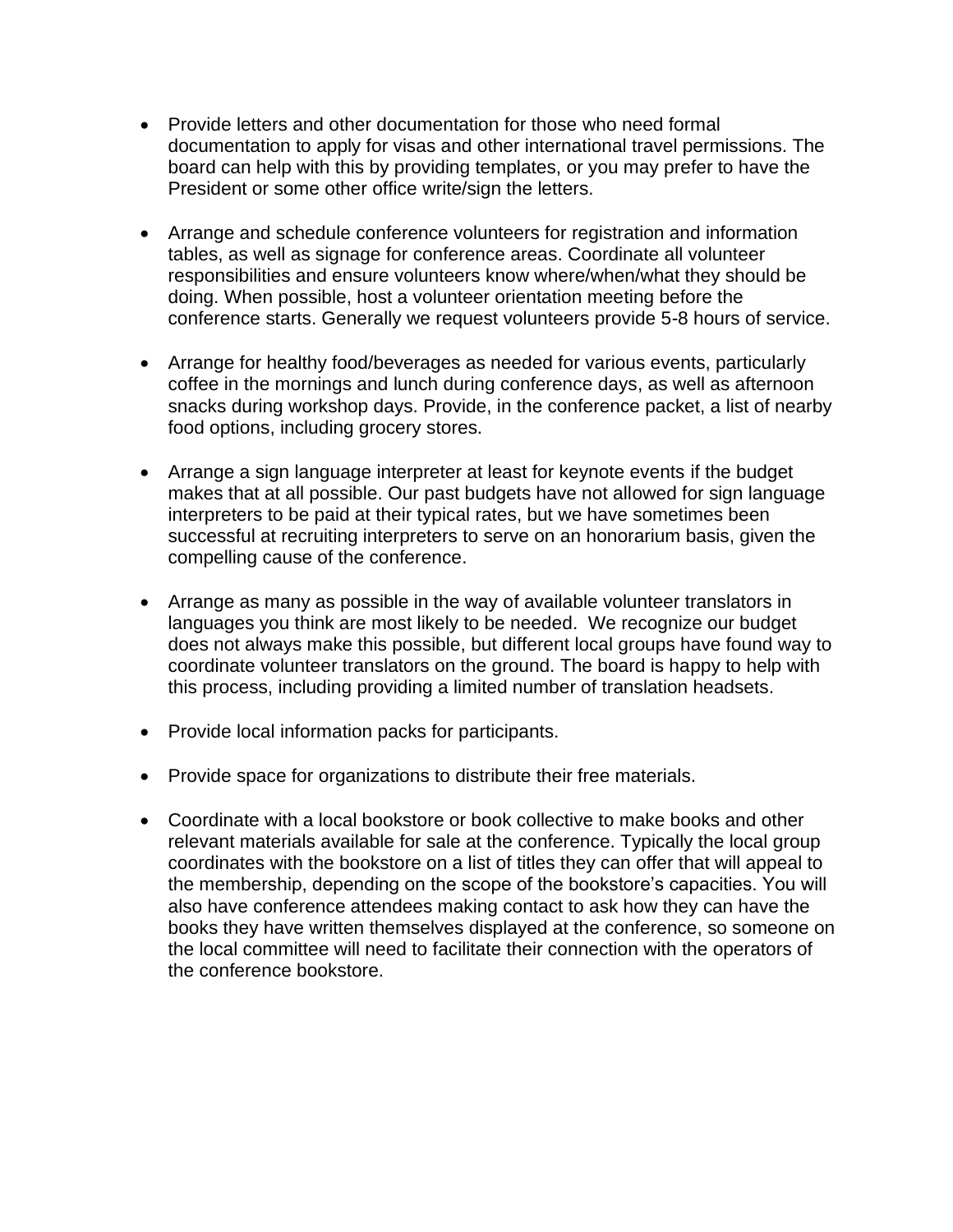## Conference Space and Housing Needs\*

#### **Based on attendance of 200-300 (Must be adjusted if 300+ people are anticipated)**

*\*All conference facilities and housing must be as barrier-free as possible, and conference events and activities must represent the diversity of PTO membership. We value gender-inclusivity in dorm housing and other conference spaces.*

- **All-conference events**: Seating capacity of 250-300 (typically 3-4 allconference sessions, in addition to a general membership meeting). This is typically an auditorium and should have the capacity for sound support, the showing of projections or video (in case they are requested by special guests).
- **Exhibit space**: Space to accommodate books and other materials shared by parties attending conference.
- **Conference registration**: Large, central space with tables and chairs for desk volunteers, including a table for any merchandise that may be available for purchase.
- **Breakout rooms**: 8 to 10 rooms needed for each schedule block. Conferences are typically divided into 3-4 blocks per day x 3 days (in addition to keynotes, membership meeting, and other special events). During each schedule block, there are typically 8 to 10 breakout sessions. These breakout sessions include workshops, panels, performances, and panel discussions. As many as 80-100 proposals for such presentations are typically accepted in order to provide diverse opportunities but also to keep attendance numbers sufficiently high for the conference to break even. Workshop breakout rooms should include space to move, and all breakout rooms should have enough isolation in terms of sound that the separate breakout sessions don't interfere with each other.
- **Pre/Post conference rooms**: Large space that can accommodate 50 or more people with ample movement area.
- **Entertainment**: Space as needed with capacity of 200-300.
- **Hotel rooms**: If possible, make arrangements for lowest costs with the possibility of up to four to a room for same price. We strongly encourage that you investigate which hotels in your region are not being investigated or protested by unions and other labor advocacy organizations—and then choose those. Given the content of our conference, our attendees do tend to care deeply about that. We recognize, however, not all areas will have the widest array of options on that score, so do the best you can. You will need to arrange a smaller block of rooms during the pre- and post-conference, a larger block for each conference night.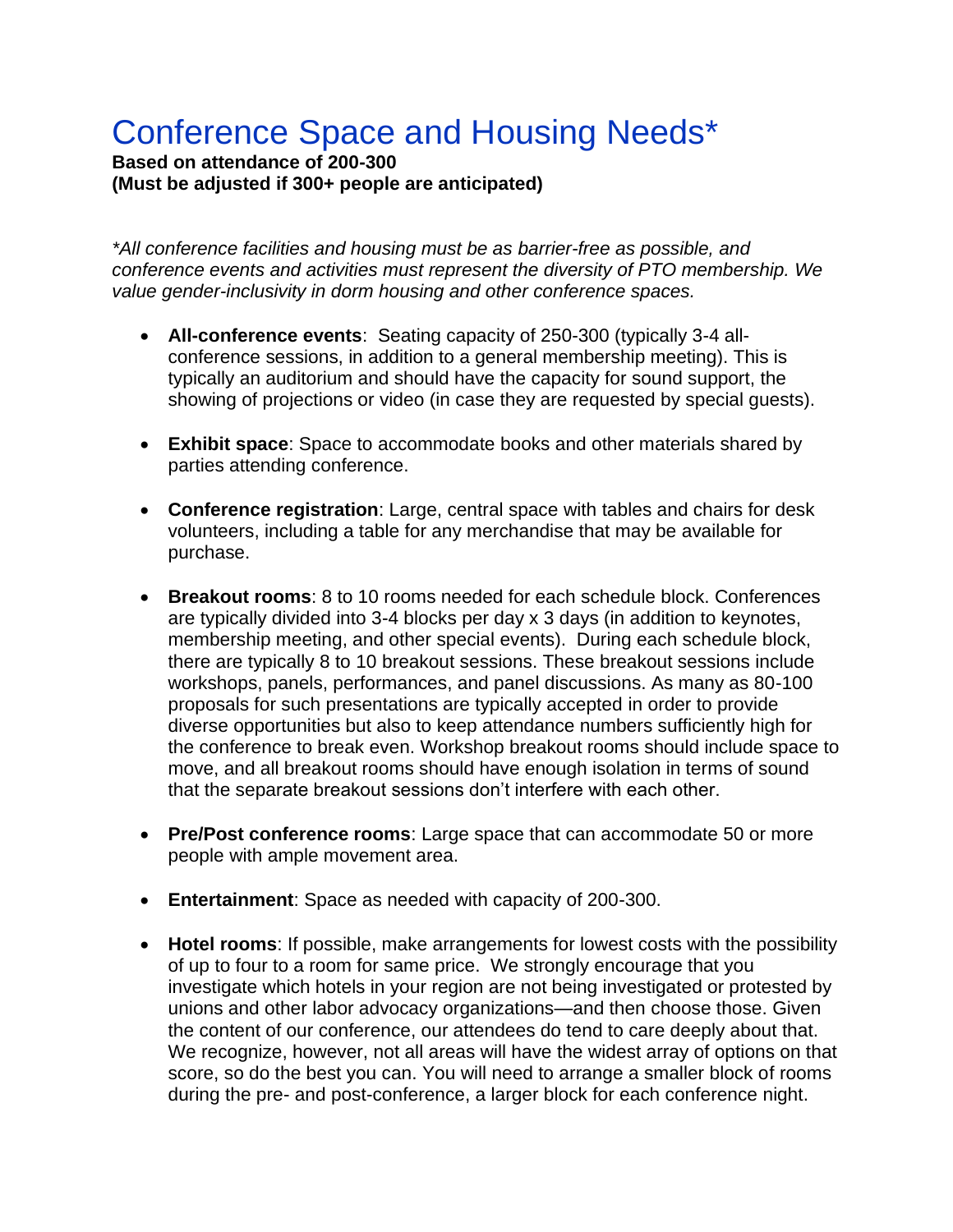(For example, IF you were having three days of pre-conference workshops in addition to the typical 3.5 day conference AND you were going to end on a Sunday, you might imagine a Sunday night-Sunday night series of room blocks of the following numbers: 5-10-10-15-40-40-2, with the two nights of forty—or even those could ultimately be up to 60 if you think the location will be a huge draw--covering the Friday and Saturday nights of the conference.) However, you likely won't start with the full 40 (or even 60) rooms reserved on peak nights. Instead, once your conference dates are finalized please discuss with the recent previous conference chairs your strategies for room reservation before you sign ANYTHING; you will want to make sure you don't sign any contracts for too big of a block of rooms at the start. You will also want to discuss negotiation strategies. A standard hotel practice is to have you sign a contract for a room block that states that, if 80% of those rooms are not reserved by a certain date, PTO will be responsible for paying the balance of the cost to bring us to an 80% reservation. In other words, if too many rooms are reserved upfront, PTO will end up with an undue financial obligation. As a result, your early research should investigate which hotels will let you start with a smaller number (say 25 rooms on peak nights) but would have the capacity to bump up your block. You are strongly encouraged to negotiate for items like free internet access in both rooms and lobby as well as, if available, free continental breakfast. Remember to factor reservations for special guests (keynotes, featured workshop facilitators) into your room reservation blocks at the conference hotel. Even if for some reason your conference decides to go with a less traditional housing model (something besides a hotel), be sure that special guests have comfortable, well-appointed housing that reflects PTO's desire to be hospitable. For example, in Berkeley, special guests stayed at a comfortable (though not necessarily as fancy as past conference hotels) guest house with many of the same amenities as a hotel. Such an option worked well.

- **Dorm or free space**: Low-cost housing is very important for accessibility. It should not be prohibitively far from the conference, and if shuttles are necessary, they should be coordinated. If you believe strongly that the low-cost options for your conference will be particularly attractive, you may want to keep that in mind and calibrate your number of rooms in the hotel block accordingly.
- **Film series or other special events**: As determined by event type and anticipated. In the past we have had dances, special film showings, special local performances, closing parties, etc.
- **Shuttles:** If the housing is separate from the conference site, or if the conference site is very far from a major airport, we must ensure accessible transportation in the form of shuttles, etc. Those shuttles must be factored into the conference budget. Often you can partner with either the organization offering us space—or with other organizations—to provide shuttle service. For example, perhaps a local community organizing organization has a school bus they use to shuttle for events.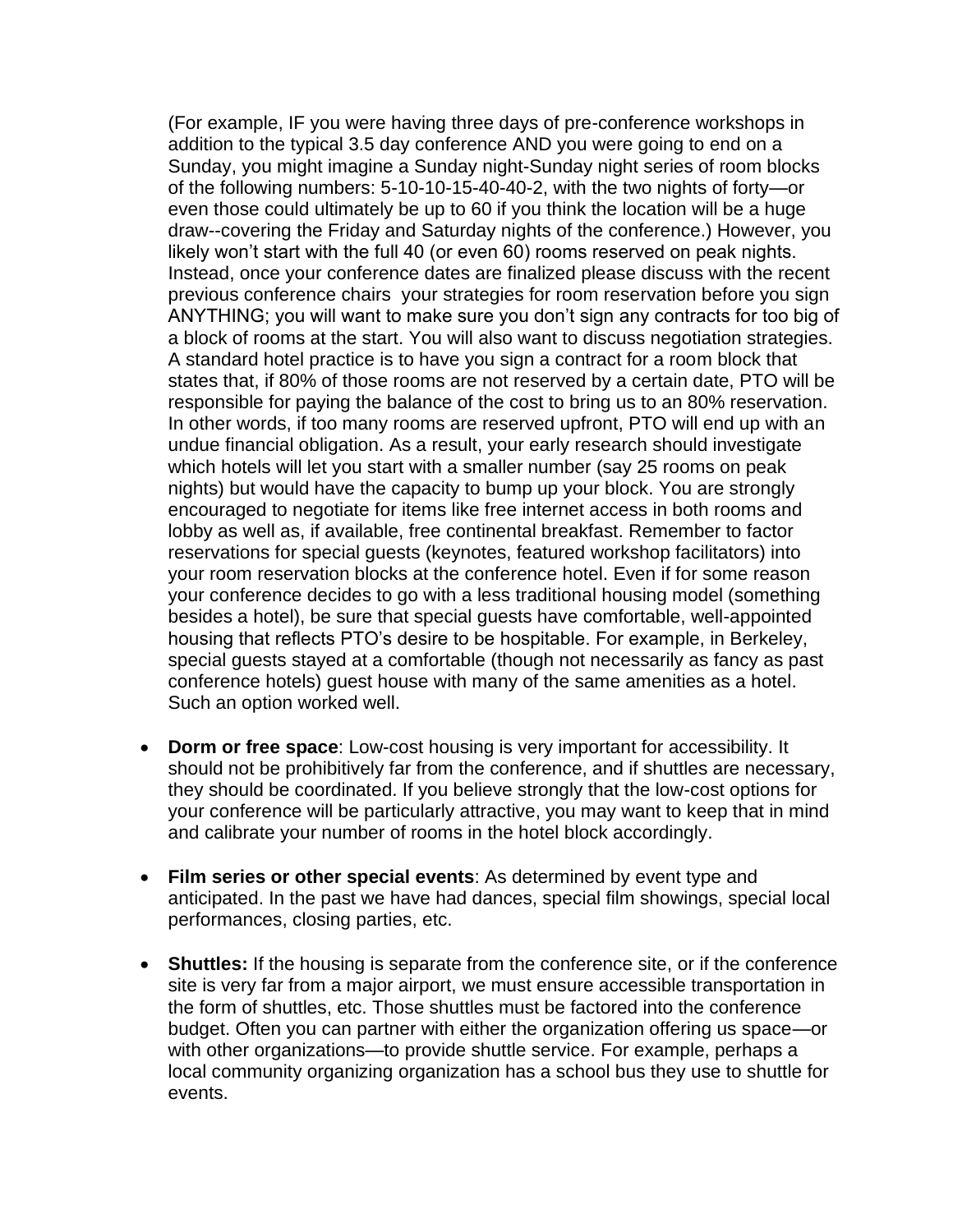• **Insurance:** Be sure to learn about the insurance requirements of any spaces we use for the conference proper (except for hotels and housing accommodations; those companies should carry their own insurance). Ask the PTO treasurer for our documents reflecting our organizational insurance policy, and check with the organizations offering space to make sure that our insurance will be sufficient as is. If it will not be sufficient as is, make sure to enquire what aspects of insurance would need to be added and work with the PTO treasurer to acquire quotes.

### CONFERENCE PLANNING SCHEDULE **GUIDE**

This checklist is ideally based on an 18-month planning calendar, but the conference can be planned in as little as 9 months if necessary (though this is not ideal), so just adjust the early steps of the calendar as necessary in order to catch your particular planning group up by mid-October. After October, we move mostly by named month designations because by then the majority of your deadlines will need to be the same whether your conference is in the early summer or the late summer.

#### EARLY STEPS (18 months out to 12 months out)

- Build partnerships.
- Find a host site for the conference (meaning for conference EVENTS).
- Ask the PTO board what your tentative available funds will be. (One of their representative should notify you, but if they don't, just email.) This does not mean you need to do an itemized proposed budget yet. That will come soon in the next phase. At this point, however, you'll want to find out from the PTO board what they anticipate would be the approximate total of PTO funds you will be authorized to spend to stage the conference. In recent years this amount has been in the neighborhood of 20,000 USD, but particulars have changed depending on location and circumstance.
- Run the site by the PTO board of directors, either by email, videoconference, or in person. Give them as much information as possible so that they can give you feedback about whether it will work.
- Investigate all your housing options. Discuss best deals. Consult previous planners re: housing.
- Determine who will serve in leadership roles: chairs, co-chairs, key liaison, etc. In other words, who will ultimately be responsible for making sure the conference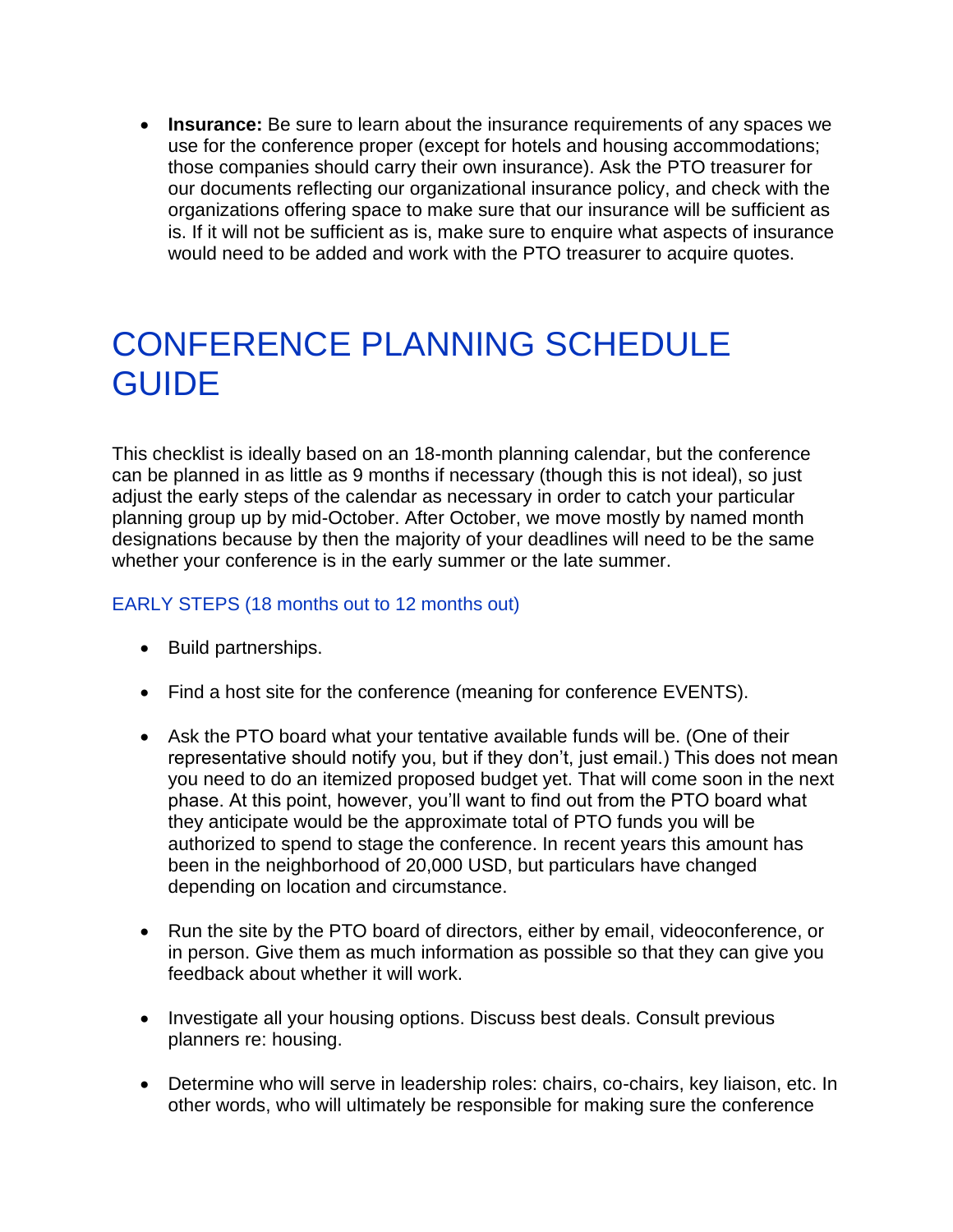happens, no matter how much committee support you (do or don't) end up getting?

• If you already know your dates, you can already be considering keynote guests or other facilitator special guests, soliciting input from the board, and then making invitations.

#### **12 months out to 11 months out**

- Find additional personnel--if other co-chairs, etc. will be helpful, necessary.
- Develop a committee that is as diverse as possible. Seek out committee members who will be dependable.
- Make your own chart of dates that takes this quide into account. Run it by board members—or at least the President--to make sure the deadlines are agreed upon. We will provide a few samples of charts, but we strongly suggest you not go by other charts but instead use those examples to make your own. You may need to include items other groups forgot, or your conference may have different goals and needs on the local level than someone else's will.
- Schedule a regular conference call with the board liaison (though they should reach out to do that.) Those conference calls will be more of a touchstone than this written guide, as more can be communicated that way and your questions answered more easily. Email is a wonderful tool, but don't let it completely replace videoconferencing or phone in your planning process. Doing so can leave you feeling isolated and can lead to misunderstandings about tone amidst the planners and the board members.
- Develop a budget for the conference based on estimates. See past budget examples in appendix. The President and Treasurer should be able to offer all necessary assistance. Share the budget with the board and give them a time frame (at least a week, ideally 2 weeks) to review the budget and approve it. The President and Treasurer will be the ones to ultimately communicate approval of the budget.

#### **10 months out (or earlier)**

- Discuss and designate division of labor and responsibility on your committee. Who decides what, etc.? Make sure everyone and everything is CLEAR.
- Discuss communication practices on your committee. For example, what's protocol for communicating with one another? What decisions require communication with whom? How will you inspire accountability without emphasizing perfection in a way that alienates those volunteering their time?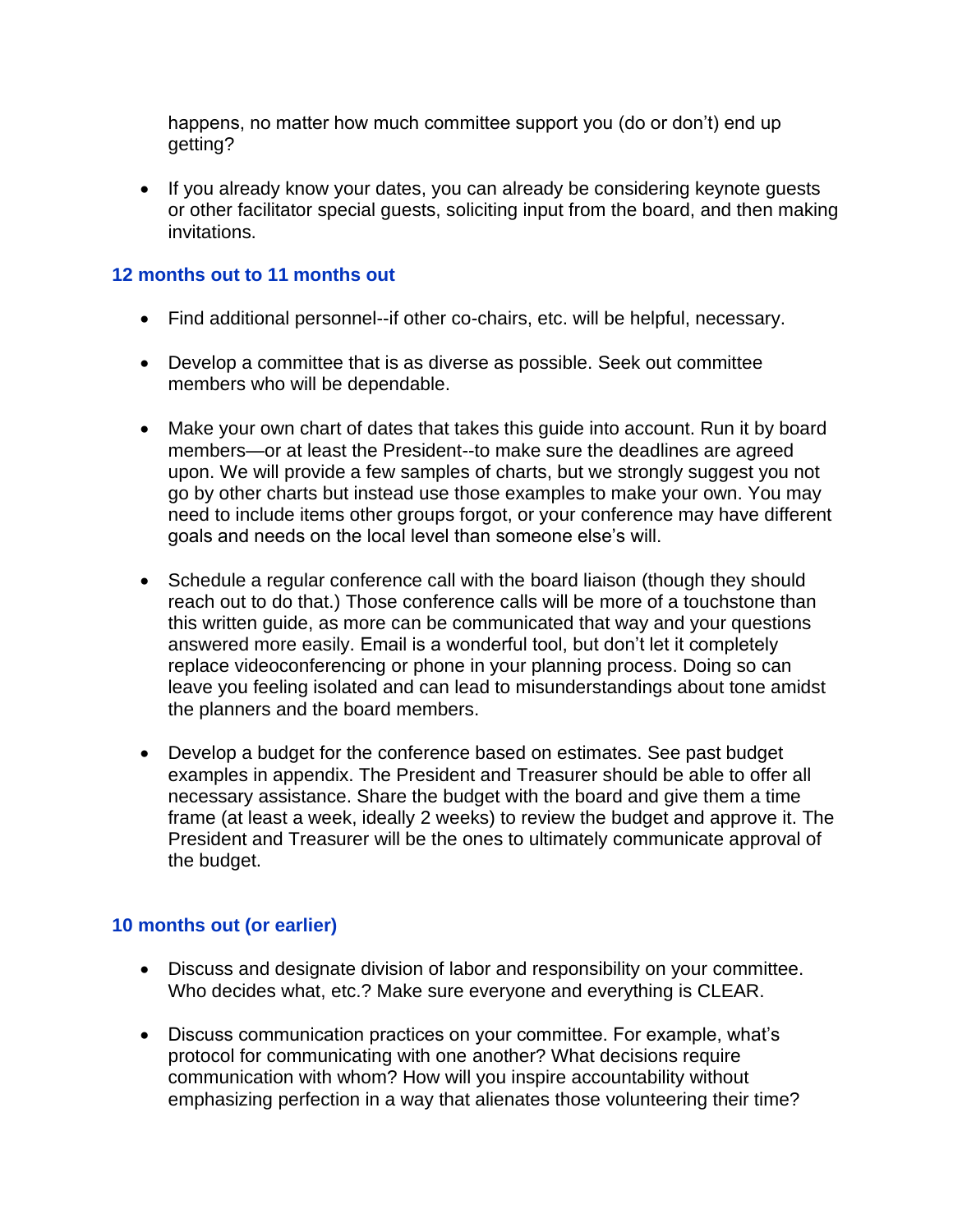- Book your spaces for the conference events themselves, if you haven't already. (Hopefully this has happened much earlier) When you book spaces, inquire with the managers of each space about the nature of the insurance they require (IF they require any). PTO carries insurance, and you will want to compare our policy with their requirements to make sure that the coverage matches up. If the coverage does not match up, a venue may require your group to purchase additional insurance. If additional insurance were necessary beyond the scope of the PTO policy, you would need to factor the cost of that insurance into your total conference budget. The PTO Treasurer and President should be able to help you with insurance questions.
- Book room blocks at both hotel and low-cost housing, if you haven't already.
- Investigate your options for shuttles if you need them. Typically shuttles are only needed when your conference lodging is too far from the conference events for most people to walk (or if you have conference events at different locations). If you believe that the length of the walk will be okay for a majority of attendees, then you probably do not need to put into place a full-scale shuttle system for all, but rather just a small-scale shuttle system for those who request it as a result of their specific mobility status.
- Decide when your deadline for receiving proposals should be, so that you can include it in the Call for Proposals. The rest of the calendar should help you determine what the best deadline would be, but you are advised to also discuss that with previous conference planners as well. Your deadline should be NO LATER THAN January 5, and you may wish to make it sometime in December (for example: Dec 15). Though we do not advertise this externally, we always allow for a week or ten-days extension because the PTO community tends to procrastinate. As your local committee chooses its proposal submission deadline, be advised that you should be setting up a schedule that will allow you to notify everyone of acceptance or rejection by February 15.
- Draft a Call for Proposals (CFP), allowing time to present it to the board and ask for input. See below for more guidelines about what a CFP should do. Aim to have it sent out by 9 months before the conference or, if possible, earlier. For example, if you are planning for a conference at the end of May, release your Call for Proposals by absolutely no later than early October, earlier if at all possible. Obviously, it will benefit your process if you can complete some of these tasks even earlier than required.
- Invite special quests if you haven't already, so you can confirm and advertise them as soon as possible.
- CALL FOR PROPOSALS DESCRIPTION. Your planning group will need to generate a Call for Proposals, also known as a CFP. A CFP is a standard way for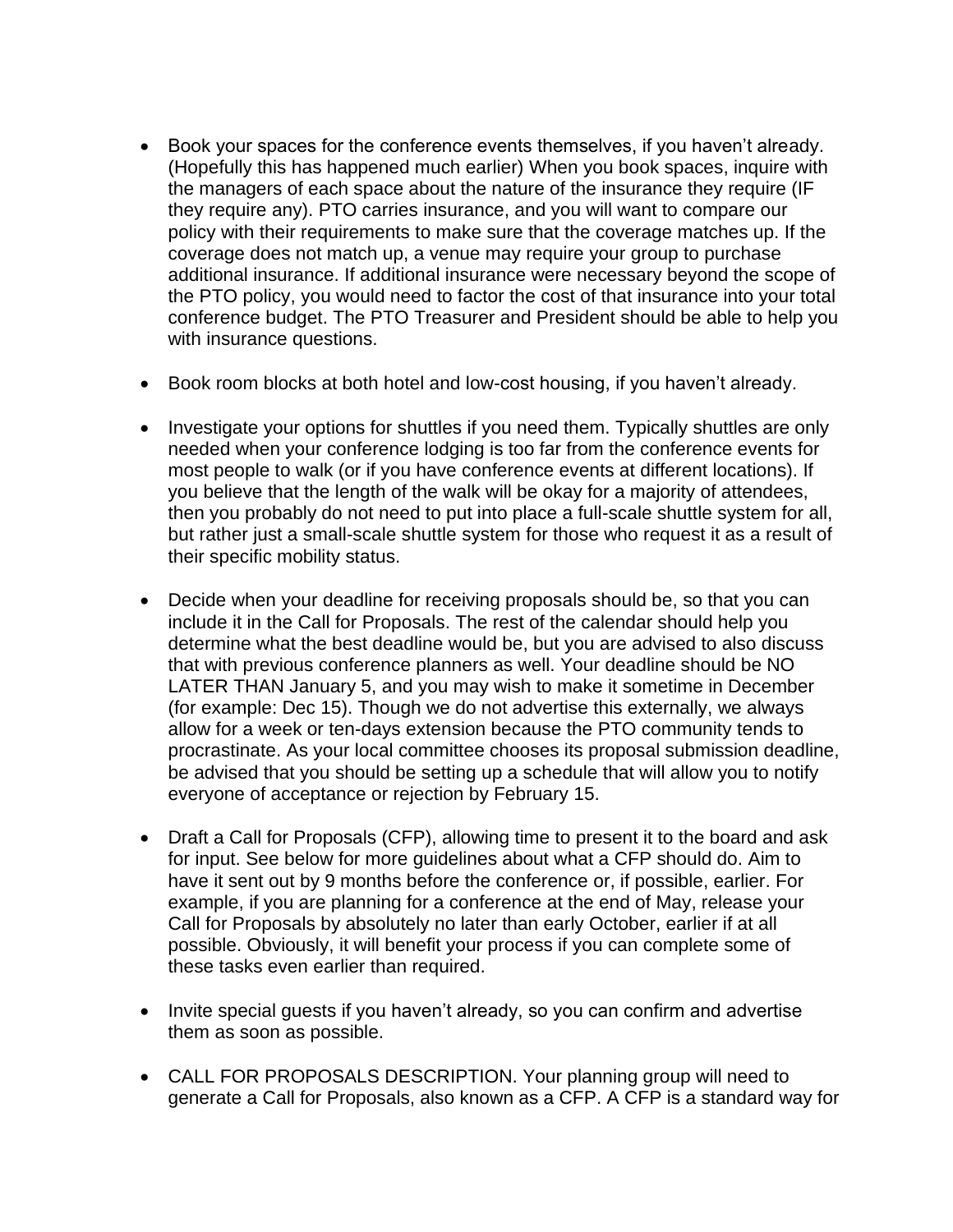conference planning organizations—both in academia and the not-for-profit sector—to invite people to apply to share their work at the conference. The CFP is essentially one of the earlier press releases for the conference. It gives the basic information about where and when the conference will take place. Then it introduces that year's conference theme. In essence, the CFP says: We are looking for proposals that address x, y, z. The CFP gives interested applicants information about what a successfully proposed presentation might look like. As you will see from the examples of Calls for Proposals, typically they offer a few short reflections that help potential applicants imagine how to connect the theme to their own work in PTO or compatible fields. The most successful CFPs tend to include a list of follow-up questions that help make those connections.

#### A Call for Proposals must:

1) *Be accessible to a wide variety of readers*. Our serious emphasis on accessibility across a variety of populations is arguably something that distinguishes us from many other conferences with academic aims. For example, the most common feedback for the PTO Board to give the local planners is that the CFP contains too many words or theoretical concepts that might make it inaccessible to part of PTO's constituencies. That does not mean that the CFP should not be academically, intellectually, or theoretically rigorous. In fact, a CFP should be ALL of those things. Therefore, in this case, we're essentially asking you to identify any theoretical terms or job-specific jargon that might be—for whatever reason—not legible to all. Then just make sure that those terms are defined or made accessible by the writing in the proposal. Sometimes it's as simple as defining a term in other words right after you use it.

2) *Include the dates and location* of the conference.

3) *Explain the theme* of the conference.

4) *Include the list of different formats that conference presentations* can take, along with their explanations (See Appendix: you can request an electronic copy from the PTO secretary so that you can cut and paste it into your CFP). 5) *Include the DATE by which proposals are due*.

6) *Include the LINK to where proposals can be submitted*.

7) If known, *list any pre- and post-conference workshops and special invited guests.*

You will find examples of Calls for Proposals in the appendices.

#### **9 months out or October (whichever comes first)**

Why does this say "or October"? That's because, even if we have our conference later in the summer, these items should be handled by October, given that our conference "competes" for participants with other conferences who get their information out even earlier. In other words, if these items aren't publicized widely by October and ideally earlier, potential participants will likely go ahead and choose other conferences to attend with their limited money and other resources.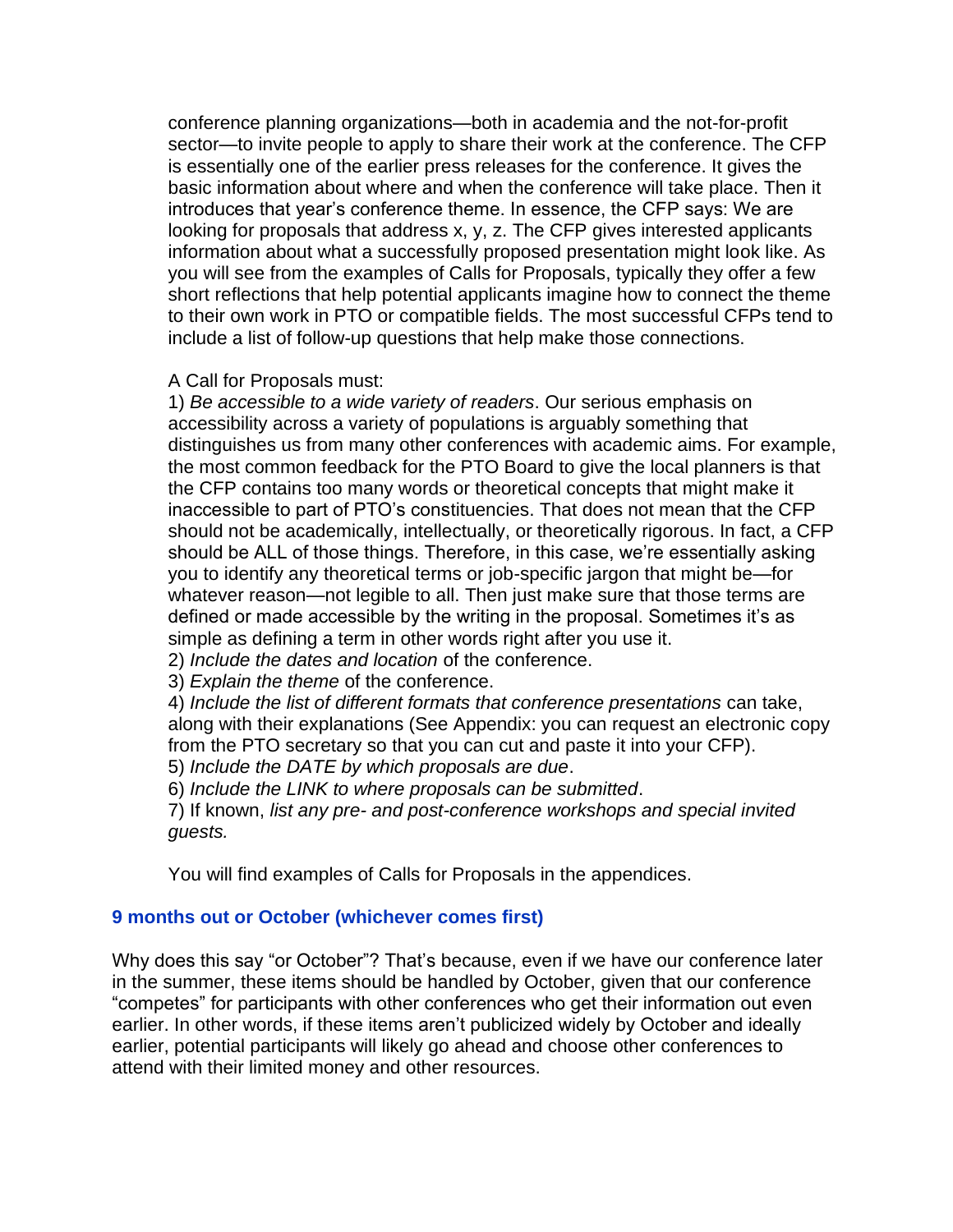- Arrange with PTO's communication committee to open the Call for Proposals online form on a date that corresponds with the release of your CFP. Make sure that the online proposal is up-to-date, getting the information you need from the membership. Making these arrangements will ensure that the link you provide in the CFP is active and ready to receive people's proposals.
- Designate the method of delivery of proposals from the web mechanism that will collect them. In other words, how will they be retrieved by your committee in order to be organized and sent out for review? Will they go to a specific email?
- Designate (ideally in collaboration with the PTO board's web personnel) your method of organizing proposals when they come in. Currently they all come into a Google spreadsheet. How will master lists be kept, so that someone can always be aware of the status of each proposal (logged, sent out for review, reviewed, accepted/rejected/returned for revision)?
- Designate the person(s) who will be responsible for sending a notice of receipt to every person or group that submits a proposal. You will want to have this plan in place by the time you release the CFP, as some people may submit proposals almost immediately. Currently the web submission process automatically sends a notice of receipt to proposers. Do you want something else?
- Designate the plan for vetting proposals, including a point person for running the proposal vetting process for the local committee. That person will keep track of which local readers have been assigned what proposals, send them out for review, and keep a master repository of all reviews that are sent back. Board members are currently required to participate in proposal review, so you may not need a ton of local volunteers for this. Discuss best practices for vetting proposals with past conference chairs. A variety of rubrics have been used. See appendices. Typically at least two people (board members and/or local committee members) evaluate each proposal. The Co-Chairs can decide, with input from the president or other past conference chairs, how they will make final decisions about acceptance, rejection, or intermediate proposals that potential participants will be asked to revise.
- Discuss a scholarship timeline with the Scholarship chair, especially if special funds have been raised or donated to support local participant scholarships.
- Decide how your committee wants to handle requests for information, and carefully decide whose emails should be included in the CFP.
- Make a plan for who will actually answer which kinds of emails. There will be many, many emails.
- Have the board communication committee post your Call for Proposals on the website, and release it across as broad a network as possible: listservs,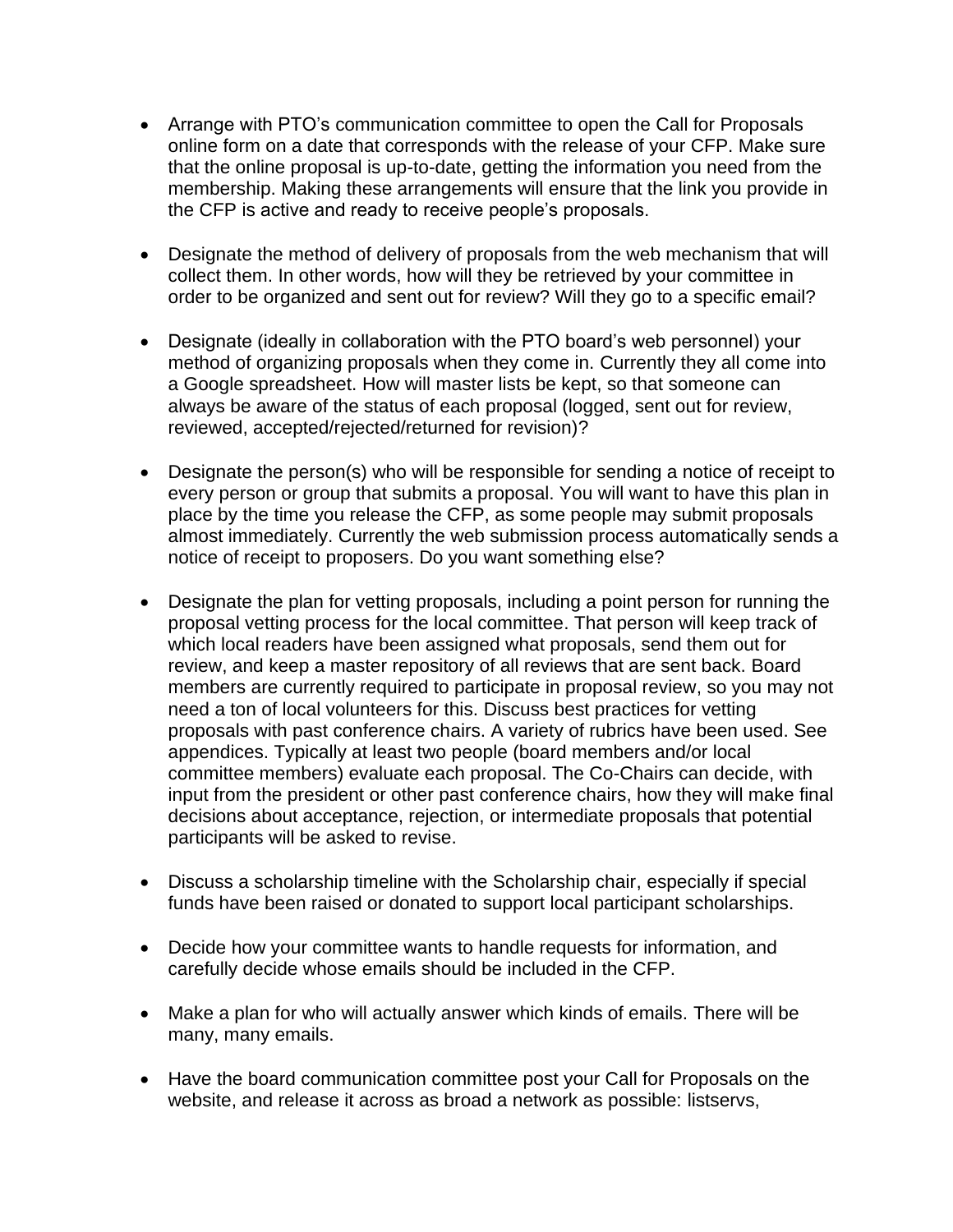Facebook, Twitter, etc. Enlist the board to help you distribute the CFP. Do this in early October.

- Announce names of pre-conference and post-conference workshop facilitators online to generate word of mouth. Include dates of workshops, even if you don't have times or full descriptions finalized yet. These workshops often add value to the conference, convincing people who might be on the fence to submit a proposal.
- Finish any special guest selection and invitation that has not been completed. Collect their bios and any other information about their talk and get it on the website.
- Negotiate contracts with special guests so that all parties are clear about what labor and honoraria will be exchanged. The President and Treasurer should help you develop contracts, and the President should sign on behalf of the organization.

#### **November**

- Continue committee meetings.
- Continue circulating the CFP.
- Assist the designated web person and PTO secretary with answering ongoing questions, both online and on Facebook.
- Designate more specific jobs (food, donation soliciting, fundraising, hospitality, transportation, accessibility, program scheduling, advertising, registration chair, volunteer coordinator, liaison with community partners, etc.).
- Assign specific tasks to each person in each job/position, and make committee time to discuss and approve calendars/deadlines for each position. The first task assignments for most positions will likely involve research.
- Speak with the PTO Board to find about the board's current policy when it comes to the selling of advertisements in the program. Recently the board has begun to allow this IF the organizations in question relate to our mission, but each year's board might feel differently.
- If you haven't already done so, post the rest of the information about who will be doing pre-conference, post-conference, etc., along with bios. Let people know that registration for the workshops will begin when registration for the conference opens (which should be on February 15).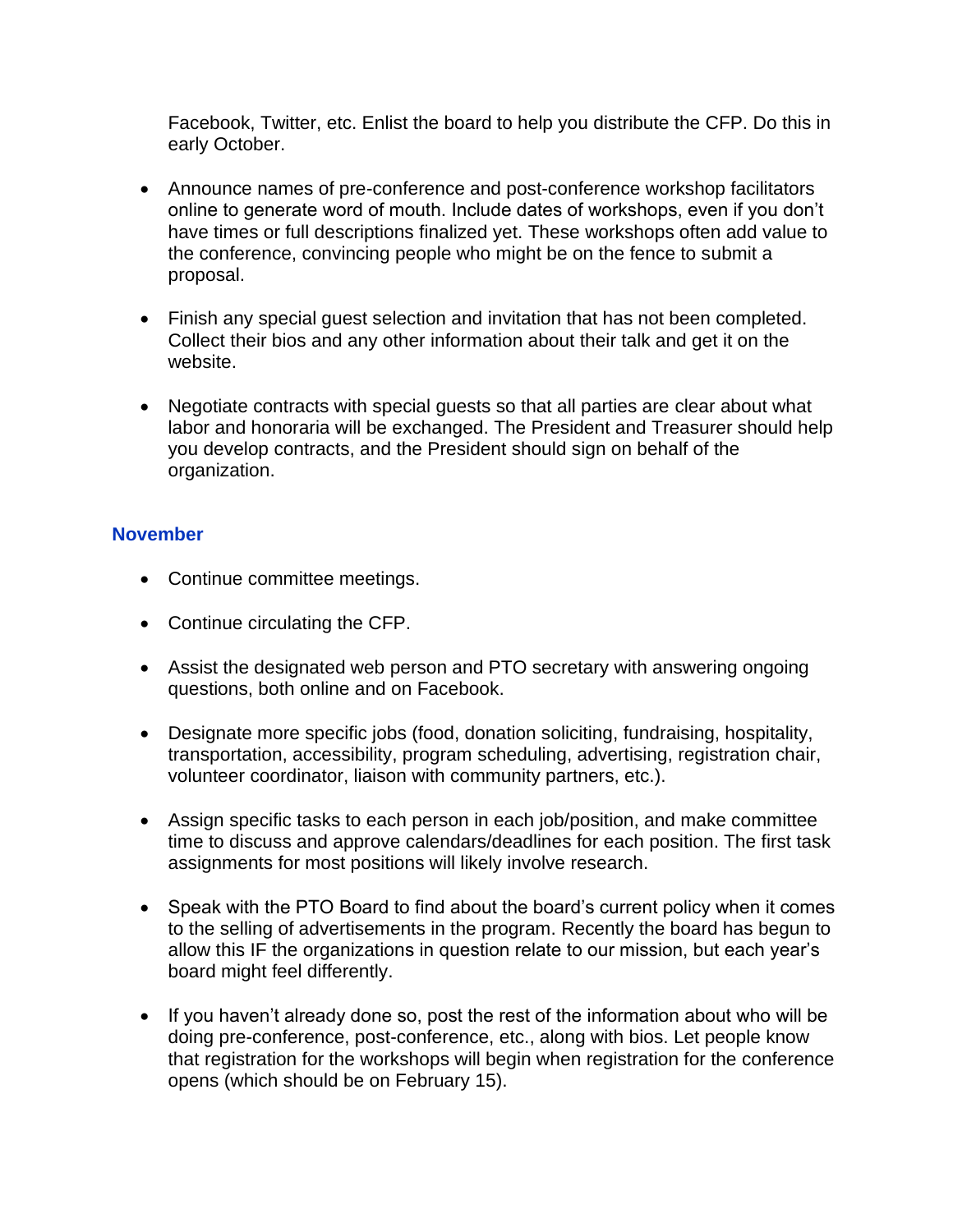- Make sure you are creating as much other web content as you can to give people an idea that the conference will be worth their limited time and resources. The Board communication committee will help with this!
- Make sure all relevant bios of guests are listed, as well as workshop descriptions, etc. The sooner you can provide ANY information on ANY subject, the better.
- However, please be sure that a quest is fully confirmed before you post their info on the website. To be confirmed, a guest must have approved via email the following: amount of honorarium, schedule of appearance, basic content to be offered by special guest (title is allowed to be adjusted later), any hospitality and accommodations provided. Ideally a guest will have also signed the formal contract before you advertise them, but use your best judgment if the guest has confirmed in email (given that sometimes the mechanics of getting contracts scanned and signed can take a few additional weeks, and you may think it would be most effective to get their name on the website immediately).
- Receive proposals and begin to "bundle" them for distribution to readers. You can decide whether you want to stagger proposal reading, sending them out as you get them, or whether you want to bundle and send after the deadline. Use whichever method you believe will promote the best organization.
- Discuss travel arrangements with special guests so that you can begin to plan their flights--and factor those flights into your budget with more informed estimations. You can book domestic flights quite early if you wish to do so, but you must not book international flights until visa details are figured out. Discuss this more with Kelly Howe (or another person to be designated later) if you have questions about how to negotiate the delicate balance of planning international travel early but not so early that you're in trouble with visa authorities.
- From where will they fly? And to where will the return? (Particularly with a wellknown guest speaker, don't assume that the person be planning for these two locations to be the same. Ask in advance to prevent misunderstandings.)
- Will they need visas? If so, what information or official documents will they need from you to help facilitate that?
- What kind of visas will they require? They might not even know this information because they might not have traveled to the US in this capacity before, so enlist appropriate PTO board members (one or two will probably already be designated) to help you investigate. If they have traveled to the US in such a capacity before, they can likely give you a place to start by telling you what classifications of visas they have had on past visits.
- Some visas require PTO to apply on behalf of a special guest; others require the person themselves to apply for their own visa. Will they be coming and going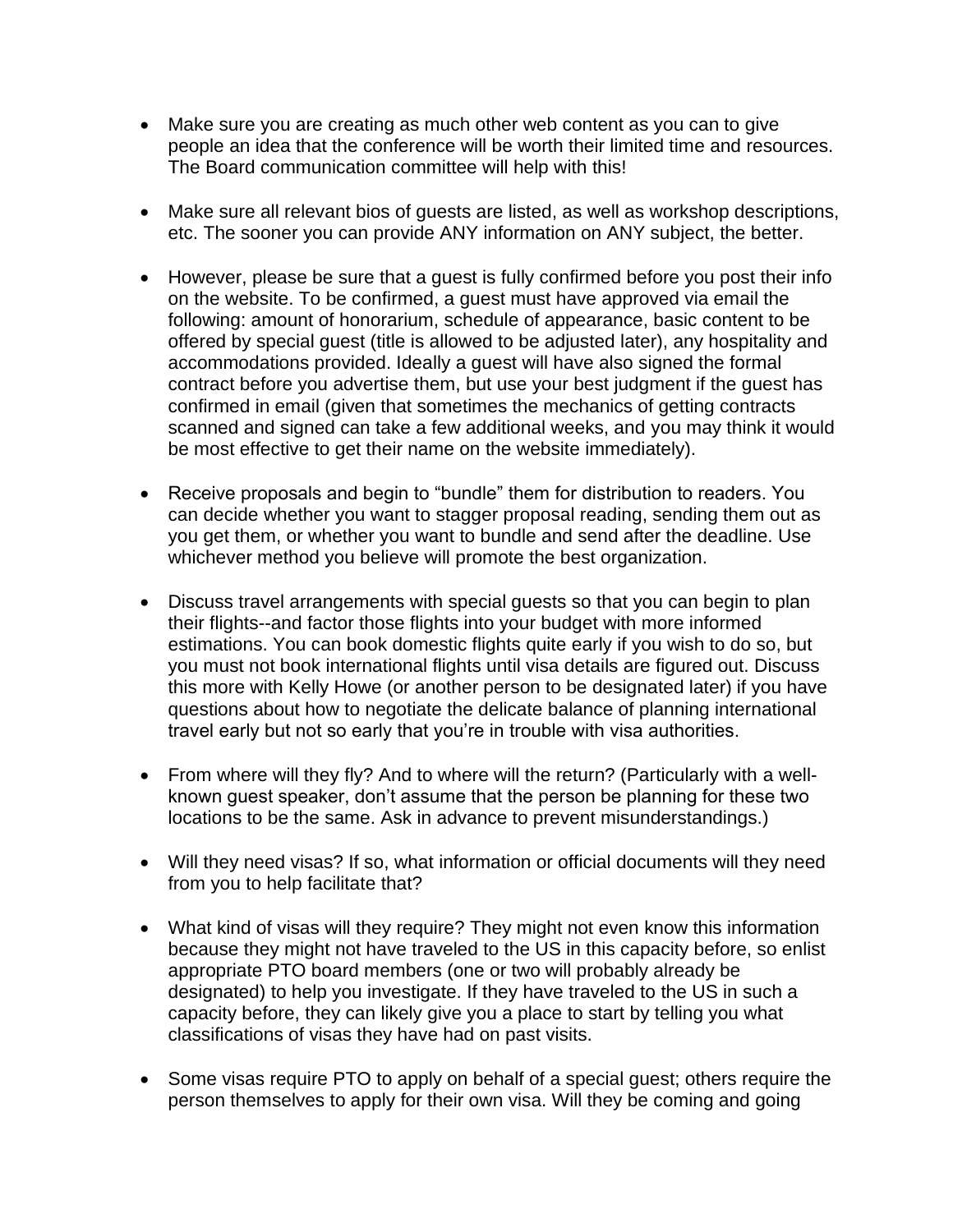from the same place, or will their other professional bookings dictate that they fly in from one place or out from another? Factor this information into your budget.

- What other things would they like you to keep in mind if possible? For example, some special guests ask that you avoid sending them through certain countries that are inhospitable or even hostile to foreign nationals or particularly foreign nationals from specific countries.
- Please also be aware that, whenever you actually book flights, you should find out whether the travelers will require a transit visa in order to be on the ground in any countries where they might have layovers. Sometimes this can be avoided by just booking their layovers in countries that do not require such visas. You may wish to go through an official travel agency for complicated international fares; that way they can help you by checking out transit visa requirements, etc. Stay in communication with the board (and especially board officers) about visas. In 2012, for example, the President handled all of the visa issues and all international travel, so that such responsibilities were not shouldered by the local board. In other years, the local committee has sometimes handled more of these duties. Make an arrangement that works best for your committee, and clarify it with the board. Either way, the president MUST be involved with any visa-related paperwork.

#### **December**

- Continue committee meetings.
- Continue receiving proposals, and begin to vet them.
- Make sure any outstanding guest contracts are signed.
- IF your initial deadline for proposals is sometime in December, send out reminders about the upcoming deadline. Post on Facebook and elsewhere. Also, right before your deadline approaches, send out the announcement of your extension. Typically a 10-day extension works best. You may want to be aware of holy days for a variety of faiths as you schedule your deadline. Send the extension announcement through all the same channels you sent the initial CFP. Ask the board for help in circulating it. That short extension period will be the time when you get a huge number of your submissions, so it is STRONGLY advised that you allow for an extension.
- Check in with Scholarship chair to make sure you are all sticking with whatever calendar you all decided would be best for the scholarship application process.
- Have people in key planning positions report on progress, particularly when it comes to prices for food, shuttles, etc.)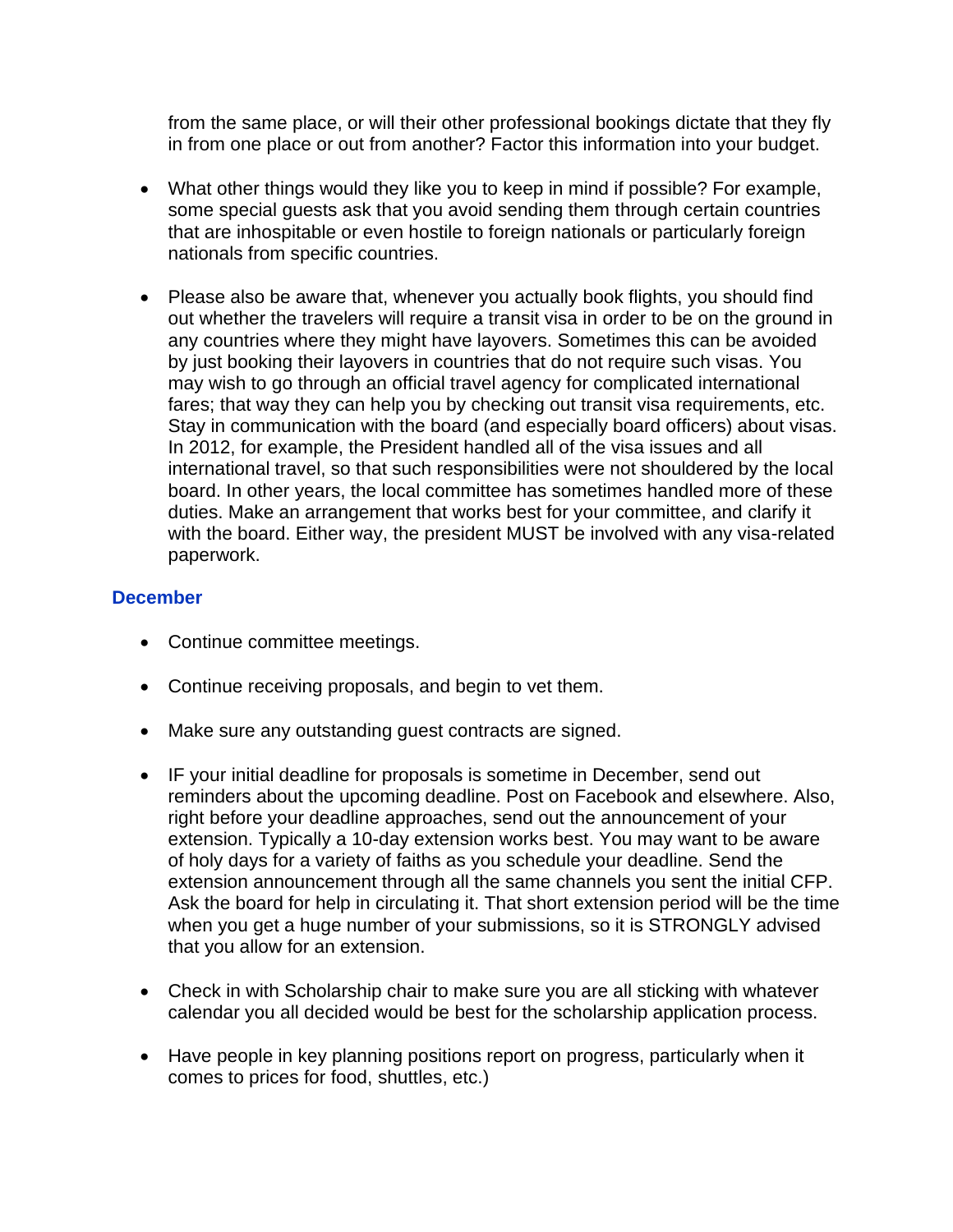- Begin to build an accessibility network (volunteer translators, volunteer sign language interpreters, etc.).
- Begin to make plans for how your conference program posters or publicity will be developed. Will it be designed by a volunteer designer? By college student designers? Will you hold a local contest? You of course don't need to have the cover completed by now, but a plan will be good.
- Continue planning for any complicated visa applications for guests, and work with appointed visa personnel from the PTO board to find out when the optimum time is for applying for the requisite visas. The best timing really just depends on the visa classification (and that depends on the country of citizenship of your guests and on the nature of their presentations).

#### **January**

- Continue committee meetings.
- Continue proposal vetting process. This is your single most important task in January: making sure that process is moving along smoothly and that you are on track to notify of acceptance, rejection, or requests for quick revision by February 15.
- Continue any lingering arrangements for guests.
- Continue any necessary coordination with Scholarship Chair to make sure that the timing of scholarship applications and conference acceptance notifications are lining up as planned.
- If your deadline for conference proposals was in January (many recent groups have waited until January), you should widely circulate information about an extension for those who wish to propose. Send that announcement through all the same channels through which you sent the initial CFP. Ask the board for help in circulating the announcement. If your initial deadline was January 5, January 15 would work well for an extended deadline. Be advised, however, that if your final deadline is January 15, you will want to make sure some of the proposals submitted earliest are being reviewed while you are waiting for that last batch.
- You will likely find that the feedback you are receiving from proposal vetters indicates that some proposals are "on the line," meaning that they could potentially be accepted if they were satisfactorily revised. Decide whether and how you want to send people feedback and ask for their revisions. In the last several years we have made every effort to mentor proposals, as doing so promotes accessibility and goodwill, but this decision is ultimately up to the local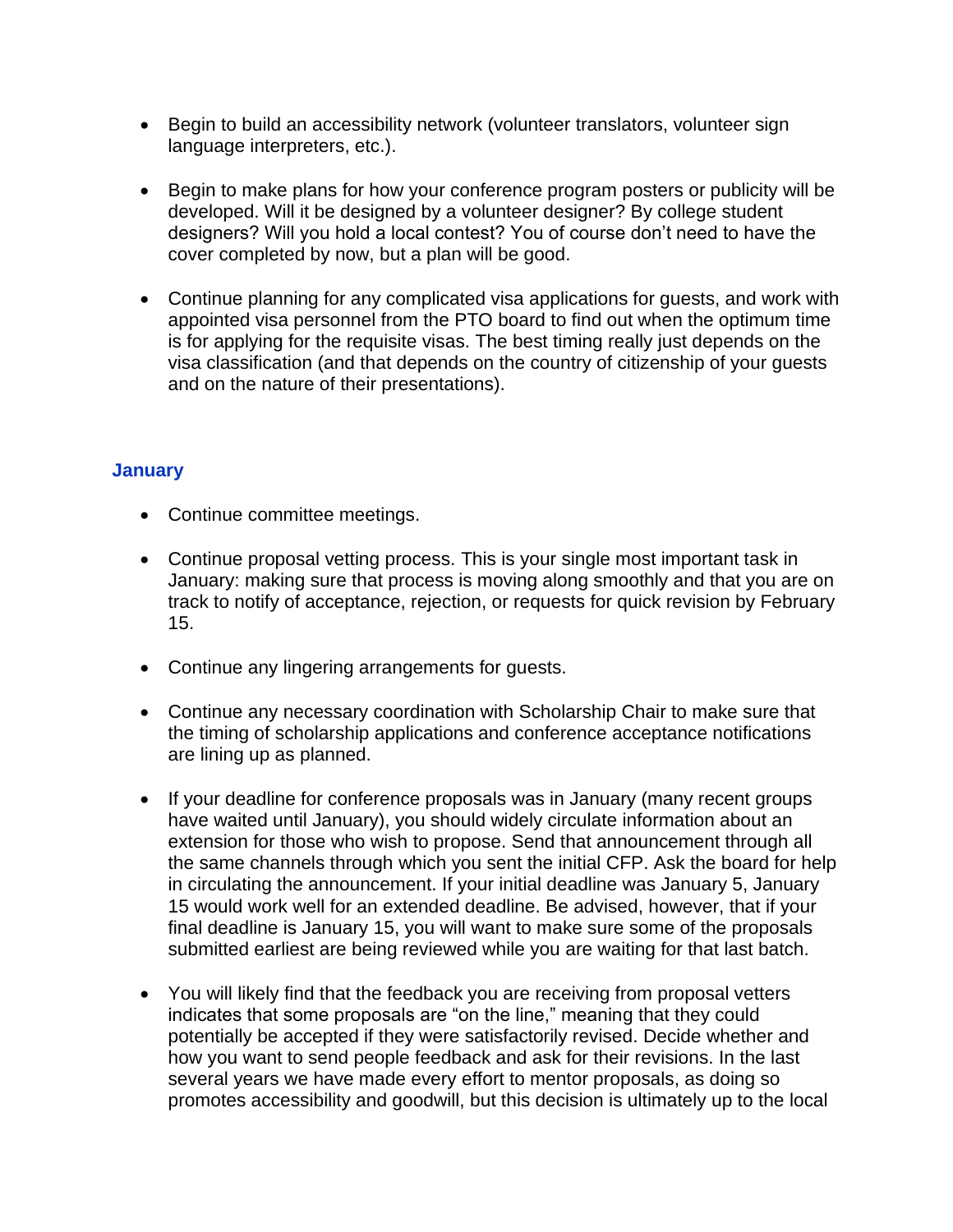committee. Please feel empowered to ask PTO board members to draft feedback to proposals that need revision. The local committee does not have to shoulder that process on your own.

- Check in with PTO board visa personnel and advance as necessary. Be advised that you will may need to give PTO board visa personnel detailed itineraries for your international guests.
- If you have not done so already, begin to explore which local book provider might be a good fit to offer our "conference bookstore."

#### **February**

- Continue committee meetings.
- COMPLETE proposal vetting process. Send notifications by February 14 . (If there are a handful that you want to ask people to revise, it's okay to have a few of those provisional acceptances dangling at this point.)

#### *FAQ about accepting proposals:*

#### **Q: How do we know how many proposals to accept?**

A: We try to accept as many proposals as possible. The more people who are scheduled to present, the more guaranteed conference registrants we will have, so the number of acceptances has a very real financial sustainability effect. To figure out your total possible number of acceptances, take your number of available spaces for breakout sessions and multiply them by your number of available breakout sessions. In the past the conference has had 10 concurrent sessions (4 on day 2, 4 on day 3, 2 on day 4). If you have 10 breakout spaces and 10 sessions, you have 100 total sessions to program. Keep in mind, however, that 100 sessions doesn't mean 100 acceptances because each person/group who is allowed a double session counts as 2 sessions. Be sure to keep double sessions in mind when scheduling and calculating total acceptances. Because you will almost certainly have some attrition from the first round acceptances, you can either accept a few more proposals beyond the number you have room for, or just have a few people you might want to notify later as alternates if space becomes available after initial acceptances have gone out. Do not feel like you need to select poor proposals in order to generate funds, but DO feel inclined to accept absolutely as many proposals as you can while still maintaining the quality and integrity of the conference. FYI, if you ultimately have at least 80 sessions programmed (but that means you need to accept more than 80), you will be on track for a reasonably healthy conference. Aim for 90-100.

#### **Q: What information needs to go into the acceptance email?**

A: When you send notifications of acceptance, include AT LEAST the following: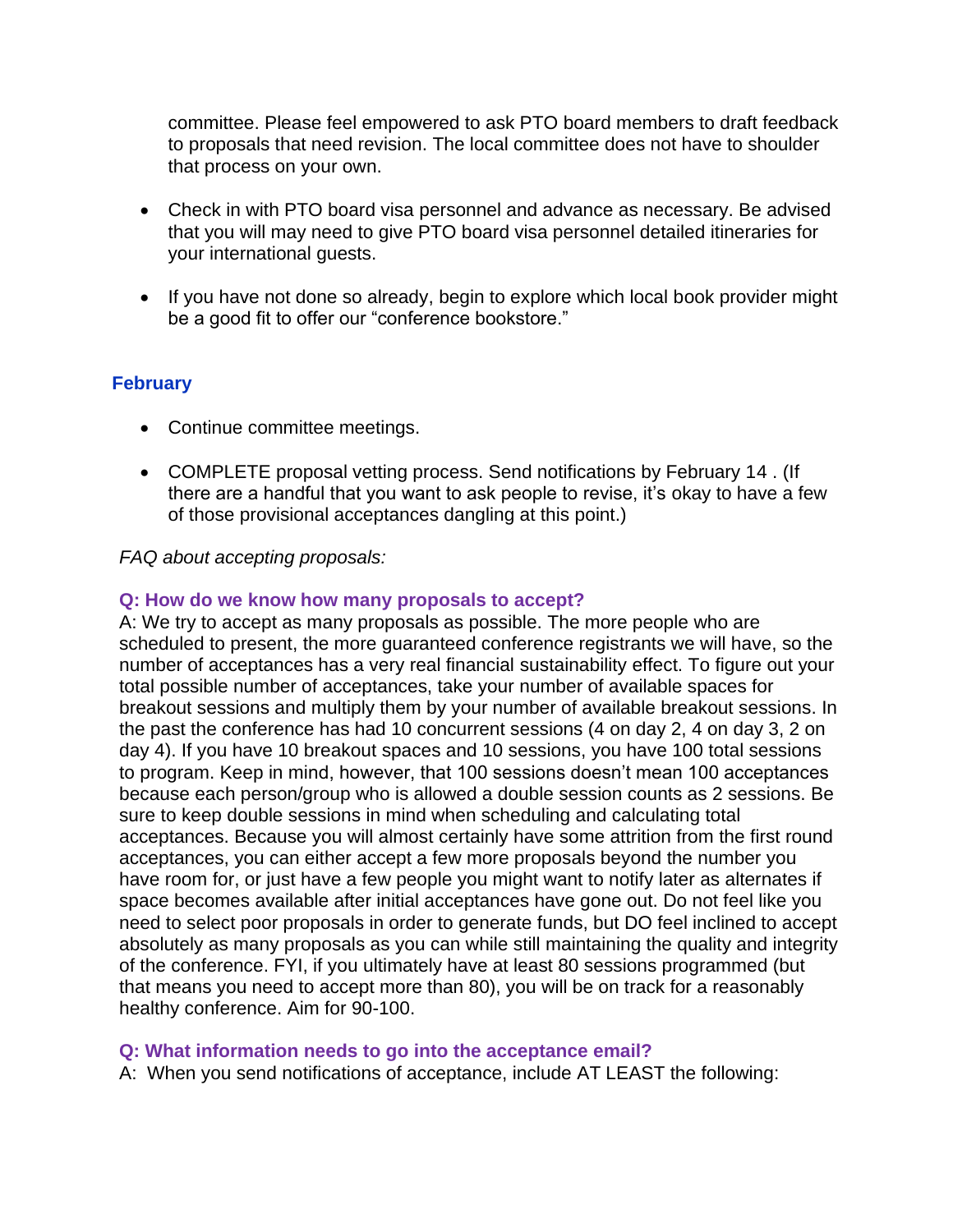--A request that the recipient read the whole email ASAP and respond by a certain date. (In that response they should: 1) confirm that they are still planning to attend and present, and 2) answer any questions posed to them about the proposal.)

--Confirmation of acceptance

--Name of proposal

--Name(s) of submission author(s)

--Format of proposal

--Any scheduling limitations that group listed, with an indication that those scheduling requests will be honored

--Notification of changes made in vetting process (for example, if something proposed as a paper panel seems like it would be more aptly described as a debate/dialogue, etc.)

--Any additional questions you have for specific presenters.

--An assurance that we will do our best to honor AV requests, but that we cannot promise.

--An assurance that we will notify people of the AV abilities in their assigned rooms in a timely fashion.

---*VERY IMPORTANT*: Explain that ALL presenters MUST register for the conference or at least the day they are presenting. Give a date by which they must register in order to be included in the program. Make that deadline at least two weeks later than the real date on which you must have that information. If you are notifying accepted presenters by February 15 as requested, anywhere between April 1st and April 10 would likely serve as a good registration deadline, depending on the dates of your specific conference. Include link to registration.

--Direct the accepted person(s) to any scholarship information available online. At this point the scholarship application process should be ongoing, so urge the accepted person(s) to apply.

--Offer a teaser in the form of a few exciting details about the conference. For example, you could remind about special events or recent features added to the schedule.

--Direct back to our website and Facebook page for more conference info.

--Give a specific conference email address for information requests.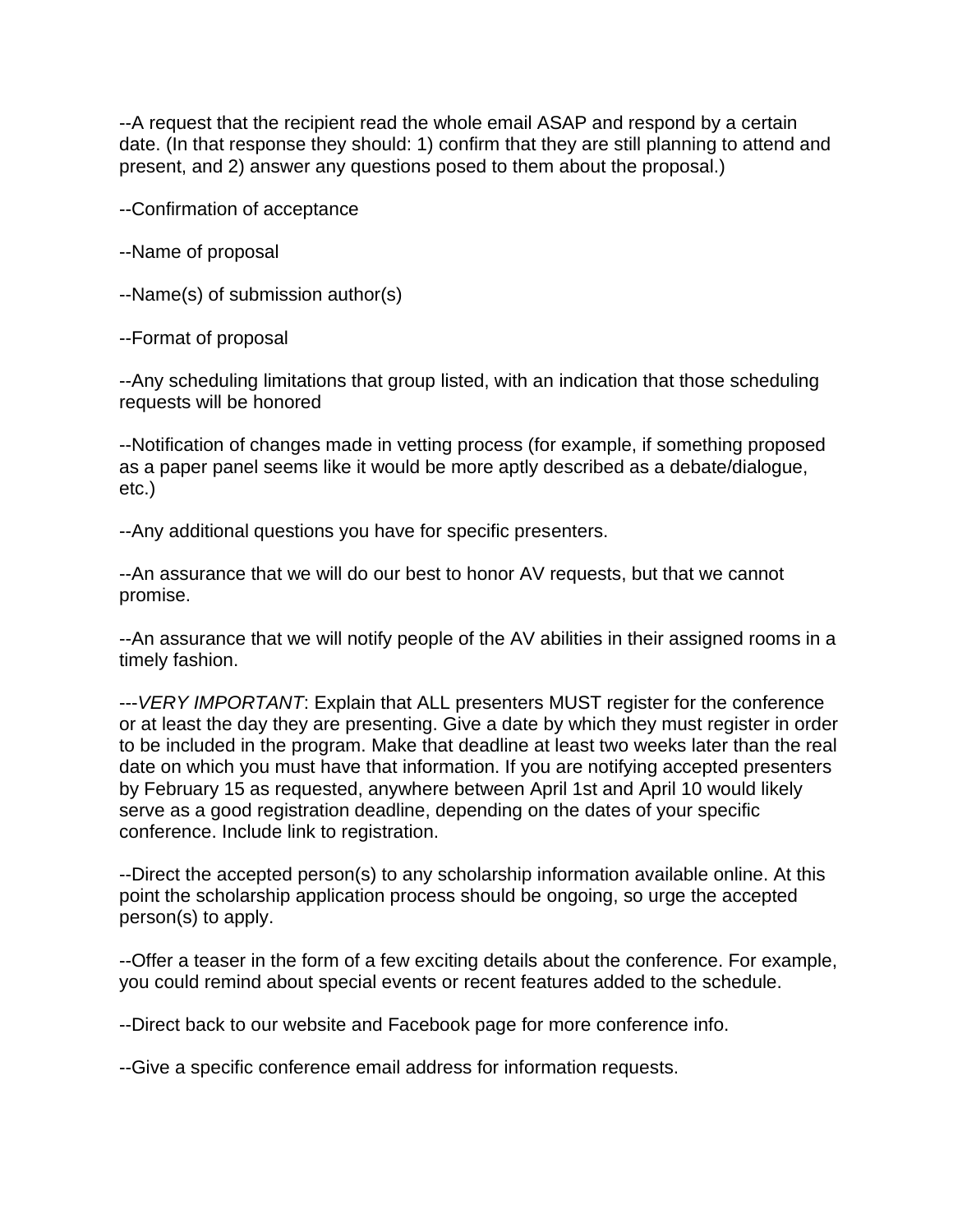- Make sure someone is supervising/keeping track of any proposals that need to be revised.
- Make sure someone is prepared to field the responses to the notifications of acceptance and rejection.

#### Fielding includes:

--Confirming on a spreadsheet when someone writes back and confirms their intention to attend (meaning their acceptance of our offer to present) --Indicating on a master list when someone writes back and says they can no longer present and wish to rescind their proposal.

--Answering any general questions that are sent back in response to the email.

- Open registration for the conference on February 15.
- Continue any website updating, including adding more information about accessibility. All information about accommodation reservations must be included at this time (though it will ideally be posted before).
- Make food reservations.
- Begin making plans to translate the program and information packet materials into Spanish if that is at all possible. We understand that in some cases it might not be. Talk with the president about your specific situation. Seek help with the translation from the PTO board and also from local volunteers. If your conference is affiliated with a college or university, you may be able to get help with translation from students or professors in the foreign languages departments.
- If you are including advertisements in the information packet, coordinate with the board to pull together the information on pricing, etc., to make available to potential advertisers.
- Continue to solicit local donations.
- Keep building your volunteer list, including any volunteer translators and interpreters.
- Finalize information about the titles of keynotes.
- Check in with PTO board visa personnel and advance as necessary.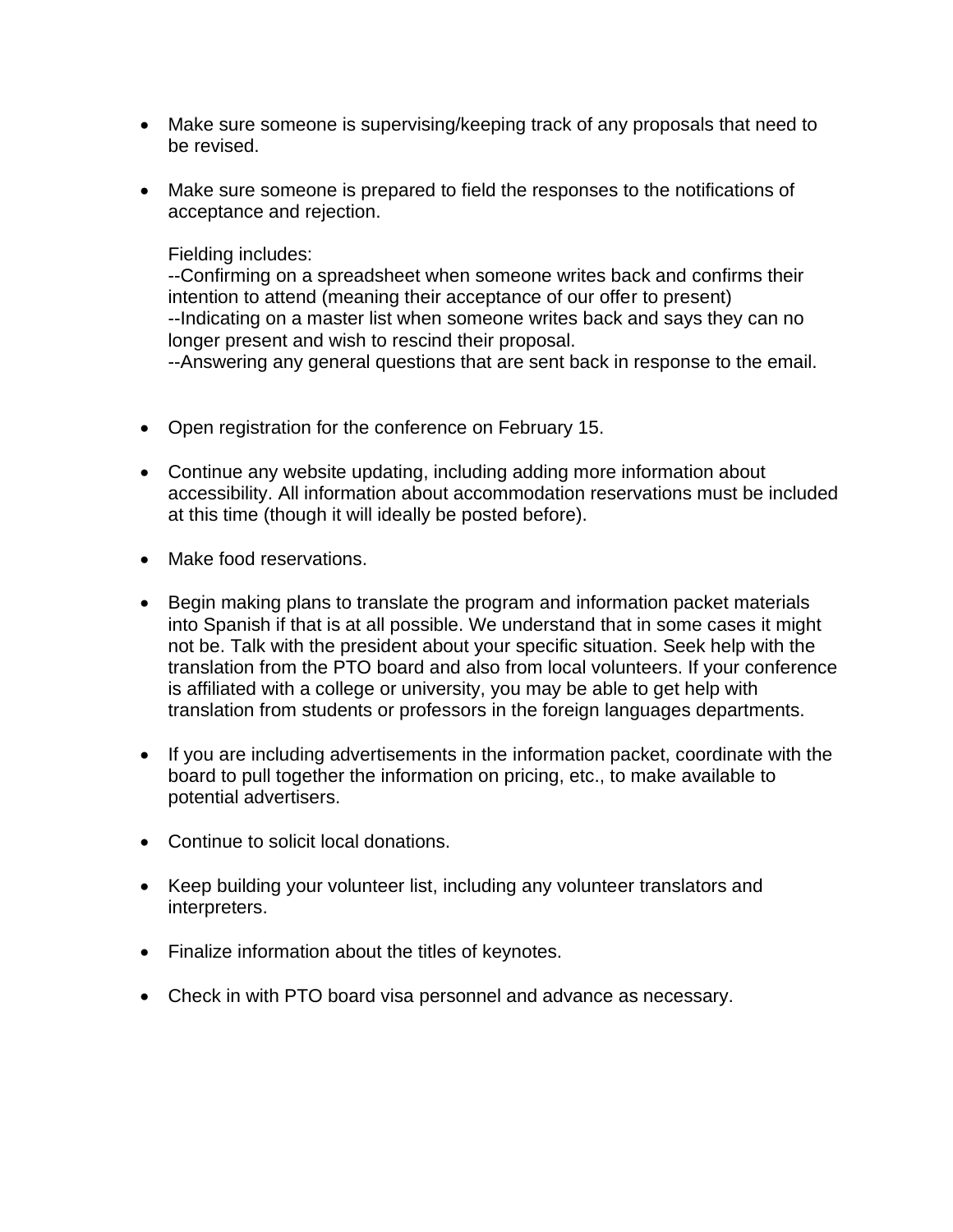#### **March**

- Continue committee meetings.
- If you have not done so already, finalize an agreement with the book provider who will offer the conference bookstore. Make the information of that book provider available on the PTO website so that authors know who their publishers should contact if they wish to have their books displayed at the conference.
- Plan the schedule, including keynotes, the annual membership meeting (which should happen on the next-to-the-last day of the conference, in the afternoon or early evening), lunches, concurrent presentations, evening activities, etc. This process will include grouping the accepted papers into thematic sessions. Those themes may need to be vague given the breadth of presenters; just try to make them as specific and catchy as you can. In terms of how you envision the entire conference schedule, you and your group have some room to pursue your own inspiration. That said, you should be in touch with your PTO board liaison to make sure that you have all must-do events covered, regardless of the overall schedule structure you choose.
- By the end of March (but earlier if possible--at least if your conference is happening in May), notify people about their scheduled presentation time (and the AV that will be available in their space, if you want to take care of two tasks at once!). They might need that information to schedule their travel. Remind people that they WILL NOT retain that time if they don't register by the assigned date. Emphasize the importance of registration at every turn. Occasionally people will just not register, hope you don't notice, and show up at the conference planning to present. While we understand that such an approach might be happening due to severe funding problems, presenting without registering is not fair to those who follow the policy of registering. In addition, we offer scholarships, and many possibilities for local attendees to volunteer in exchange for their attendance.
- Work with the scholarship committee to provide them any information they need from your local committee to send out announcements of scholarship awards by the end of March (Early April for a later conference--meaning conferences happening past mid-June--can work as well).
- Work on any hospitality materials not gathered already: maps, lists of good places to eat, etc. Don't make copies until later, however, when you have a better idea of total registration numbers.
- Check in with PTO board visa personnel and advance as necessary.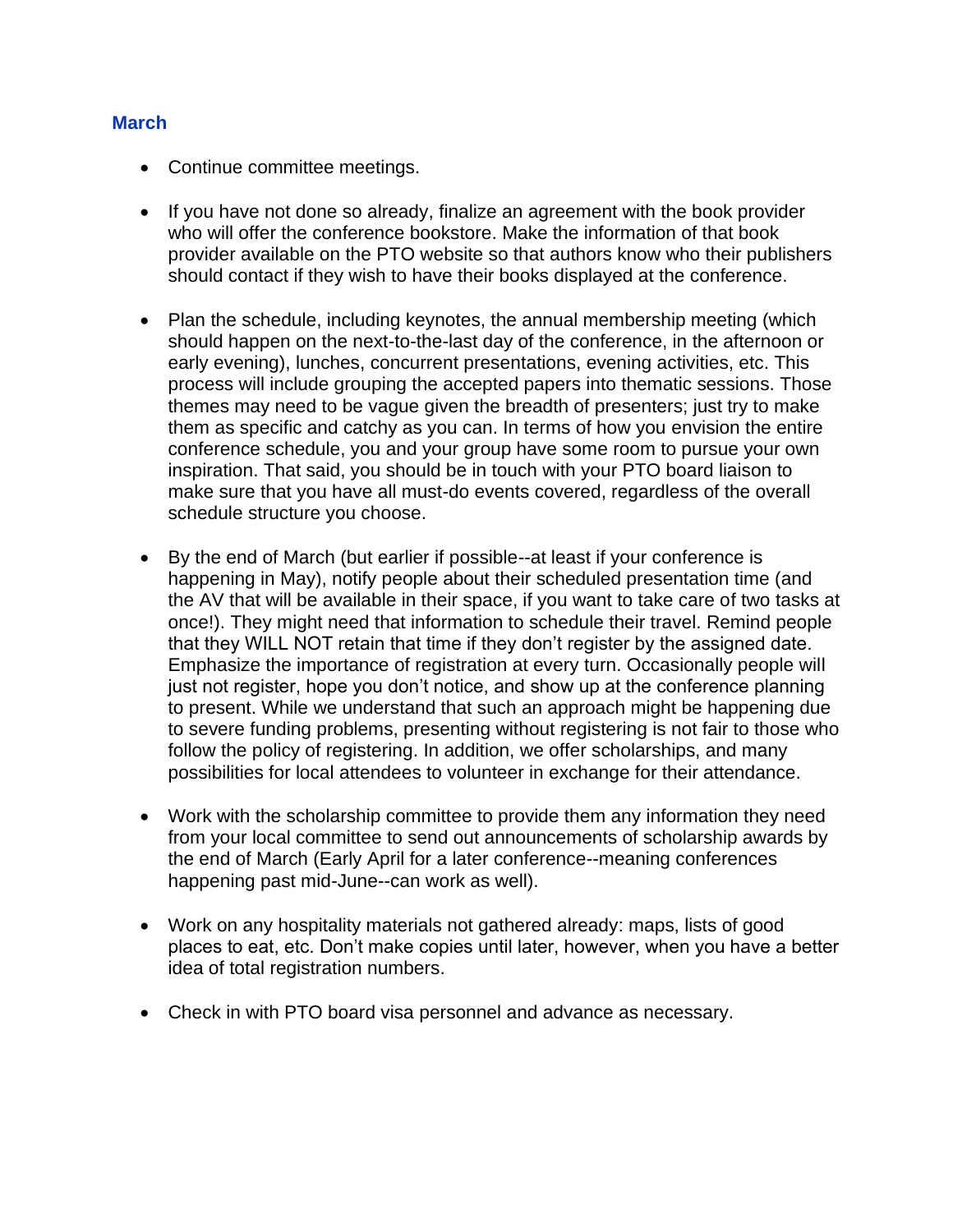#### **April**

- Troubleshoot scheduling. Many people will email you with additional questions and occasionally with requests for scheduling changes.
- Confirm all late additions to special guest list, making sure final information is up on the website.
- Remind accepted presenters that they must register if they haven't done so already. Give them an updated deadline--a HARD ONE--by which they absolutely MUST register to maintain their presentation's space and time slot. Decide on your real date--the internal one--on which you will begin removing unregistered presenters from the program. In recent years, we have tended to wait until the last possible second, meaning that we actually remove presenters only right before the brochure gets uploaded and to print.
- Finish gathering any remaining program text.
- Confirm any final food arrangements. Make sure that you have offered some context for attendees to indicate dietary requests and responded accordingly. If you have questions about what constitutes a reasonable dietary request, confer with your board liaison. In general, we assume people are asking for reasons that are not mere casual preference, and we try to honor all requests.
- Plan hospitality for guests, assigning specific people to be liaisons.
- Check in with PTO board visa personnel and advance as necessary.
- *If you are handling nametags:* Order badges for conference registrants to wear. Make arrangements for how you will print and assemble them. *If the board is taking care of nametags, ensure that the board has digital files of any images/posters you have created for the conference.*
- Touch base with any necessary instructions for special guests, including not only individual keynotes but also any panel guests. For example, if you have keynote panels, have you done all that is necessary to prepare/inform both panel moderators and participants?
- If your conference requires an official shuttling service between the sites (or between the lodging and the conference sites), finalize your shuttle reservations and plan. If you do not require a full-scale shuttle for all conference participants by this point your local committee should instead be devising a plan to provide shuttle services to the specific participants who indicate that they will require shuttles due to their personal mobility status.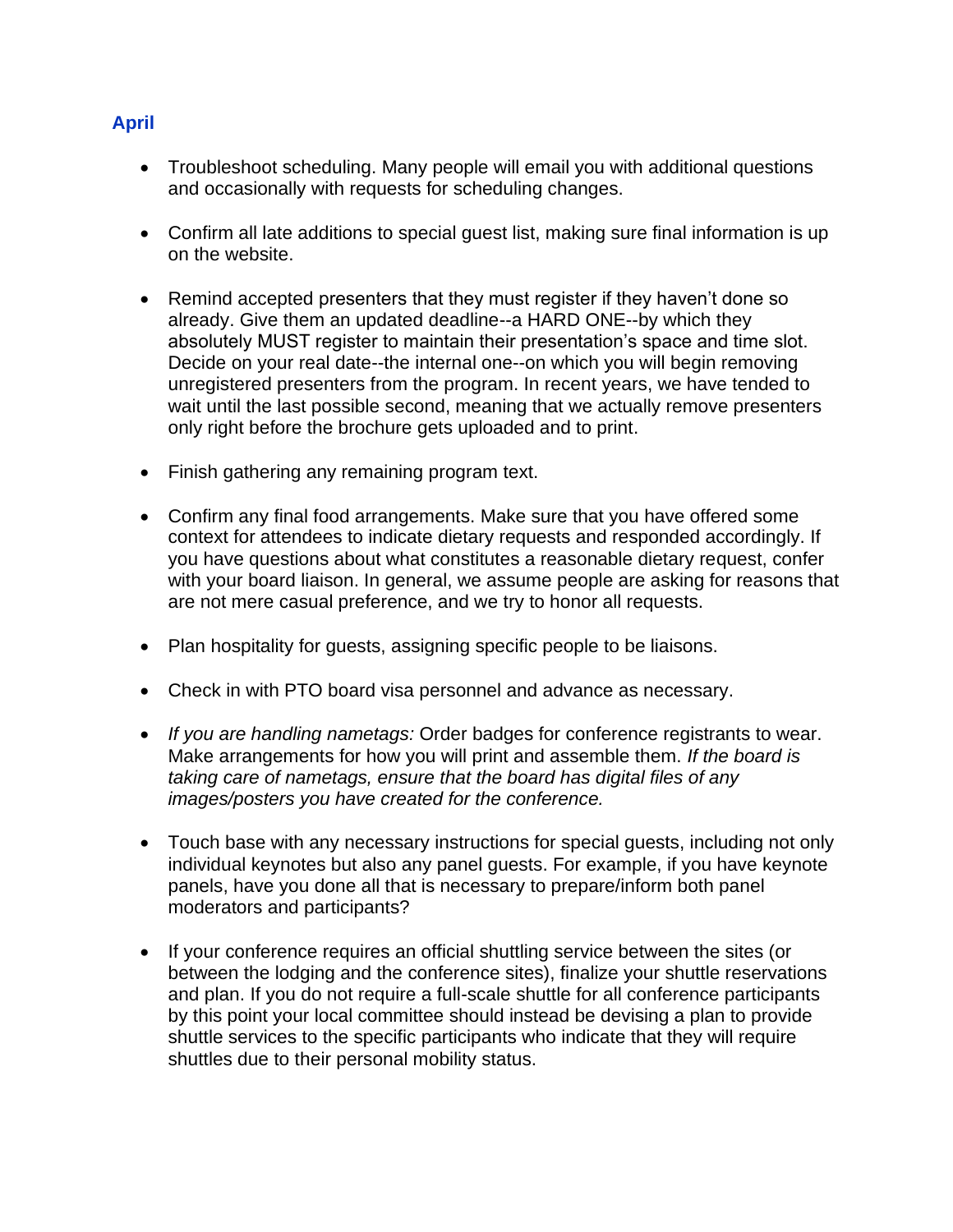#### **May/June**

If your conference is later than the end of May/beginning of June, you can stretch out these final tasks across May and June; if your conference happens in May, you will obviously need to complete these tasks at a faster clip.

- Make sure you have the most accurate record possible of which accepted presenters have registered and which have not. Remove presenters who have not registered if you have not done so already. If a particular presenter has contacted you and asked for an exception (examples: they are not getting paid until right before the conference or their country doesn't recognize PayPal, etc.) to the register-before-to-stay-on-program policy, it is at the discretion of the conference chair and/or treasurer to grant such an exception. If you do grant that exception, make a note of it so that the person will be asked to provide funds at the time of check-in at the conference. In some cases, we have even allowed presenters to pay half in advance and half post-conference.
- Make sure you are advancing the (limited) program production on a timeline that will allow you to have it completed and printed at least several days before your pre-conference begins. Allow time for mistakes both on your part and on that of the printer's. Allow time for the printer to generate a proofing copy so that you can check formatting. We have moved to digital programs but will print a few desk copies and a few copies in case attendees need a paper version.
- If you want to add any questions to the conference evaluations, communicate these to the board..
- Stuff folders with hospitality information.
- Finalize details about food delivery and set-up. Make any payments that are required ahead of time. Coordinate with the treasurer to determine how each of these payments will be made.
- Check in with special guests about last-minute travel needs.
- Hold trainings for local volunteers. Make sure they are all clear about what is expected of them in exchange for free registration. Typically we have compensated local volunteers with free registration for the conference itself, but we usually hold that a specified amount of volunteer hours must be completed in order to qualify for that free registration, usually 5 to 8 hours.
- Discuss with the PTO board how you will document the conference. For example, will you have a volunteer photographer (or more than one) who will document the entire conference? Or will you document the conference by having several people cover the all-conference sessions and then asking participants to document each other's sessions and send their photos to PTO? As you can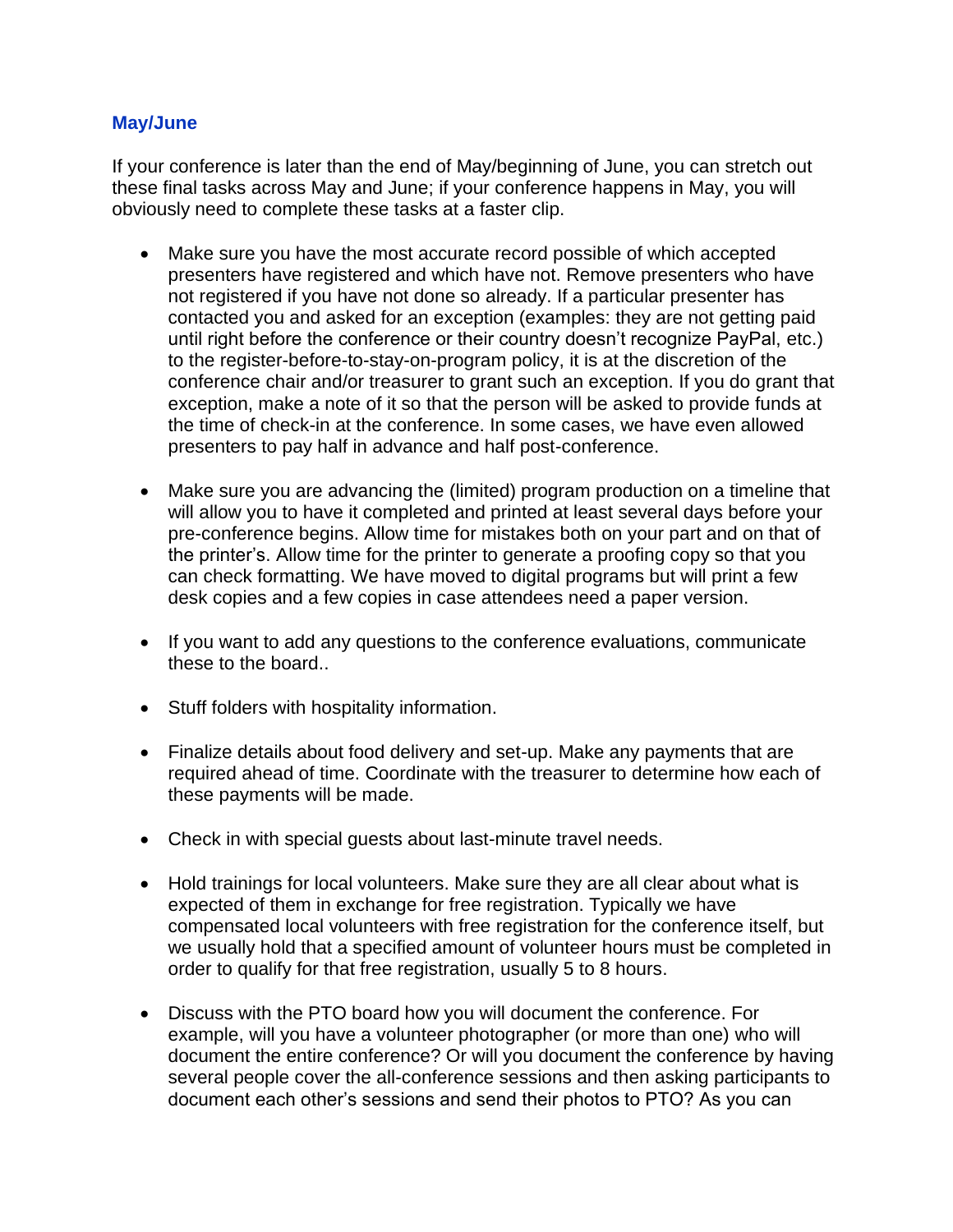imagine, there are multiple ways you can accomplish the task of making sure we have dynamic, fun photos to advertise our conference in the future.

- Coordinate translators for the conference experience (if your group has figured out how to provide them). In the past, typically translators have volunteered for specific slots and have been considered part of the volunteer corps whose labor is recognized with free registration.
- Make decisions about who will introduce whom during all conference sessions. Notify necessary parties so that they can plan to make an introduction in a timely fashion.

### PRE-CONFERENCE WORKSHOPS

- Whether your pre-conference workshops and your conference are taking place at the same venue or not, provide a registration desk at the pre-conference workshops. Print out a list of those who have pre-registered for both the workshops and for the conference, and have it available at the table. Preworkshop participants who are also participating in the conference should be able to get their complete conference packets at the beginning of the workshop. In other words, pre-conference workshop participants will be all done with the check-in process before the conference proper even opens.
- Allow for on-site registration for the pre-workshop (and post-workshops).
- Take care of set up and clean up for all workshop snacks.
- Have at least two people beyond the facilitator staffing the workshop. One can run errands if necessary; the other can be available in the room (or just outside it) to trouble-shoot problems.

### AT THE CONFERENCE

Tips and Reminders

• Right before the conference opens, print the most updated copy of the registration list to make available at the registration desk as a "master document." Also make available at the desk a master list of all volunteers as well as a list of all participants who still need to register. It's a good idea to have at least one laptop (maybe two, both with functional internet access) at the registration desk. That way you can double-check items when attendees have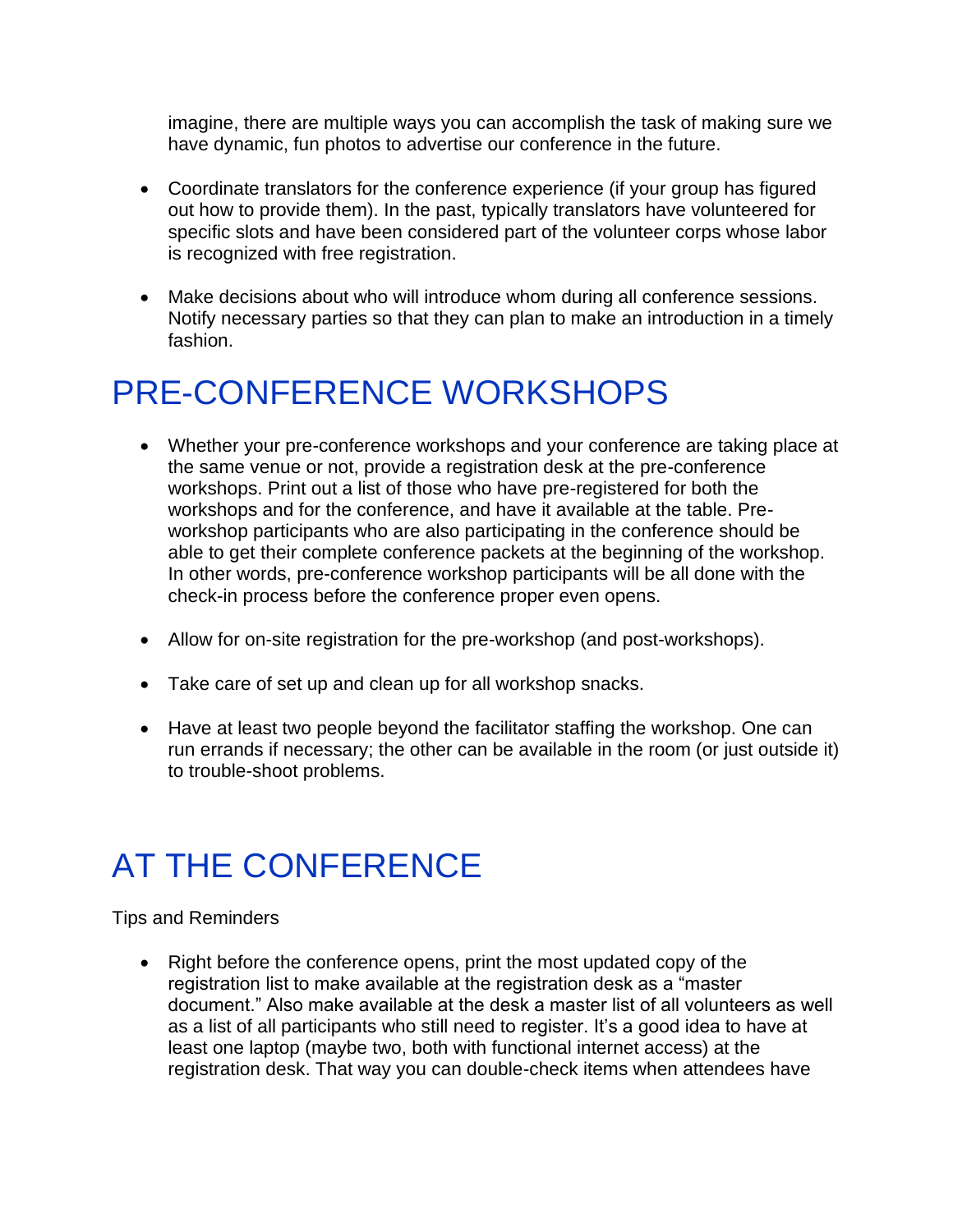questions, and you can take care of financial transactions for those who do not have cash or checks with them.

- If you have a last-minute program addendum (we have done this on many years), let the communication committee know. They can update the digital program instantly. Print a few paper copies to keep at the registration desk, and be sure that these are announced at the next all conference event.
- Make sure the introduction to the all-conference opening session provides people with all key information that is not listed in the program as well as any changes or updates.
- Have an easily identifiable registration desk, staffed with informed volunteers. A good rule of thumb is to aim to have at least three people assigned to the registration at any time (one board member to answer organization-related questions, one local planner to run other logistics, and one local planner or board member who is free to move about the building, delivering messages, troubleshooting, and making any necessary announcements). Ideally you would have even more than three people available at the desk, however, and during key registration times you should have a minimum of six in order to move people through the process efficiently.
- The PTO Treasurer should provide a cash box and change, but it is a good idea to check in about this in advance with the current treasurer.
- Ensure there is a secure location to keep the cash box and other desk items when the desk is not staffed (during all conference events, for example).
- Open the registration early each day, as some presenters may be there early and have questions during set-up.
- Lunch should be served on any full days of the conference (typically two, but could be more if your model is different). Ensure that participants with specific dietary needs know how to locate their food (and don't accidentally end up with the wrong food!).
- Your local group may wish to seek out snack donations so that you can have them regularly available. This is not required, though it does often promote excellent energy and spirit among participants.
- Designate someone to go around and ring a bell (or make some other sound) 5 minutes before each concurrent session block ends. Otherwise presenters often lose track of time. (Note, if your breakout rooms are spread out, you'll need multiple people to do this so that everyone gets a 5 minute warning!)